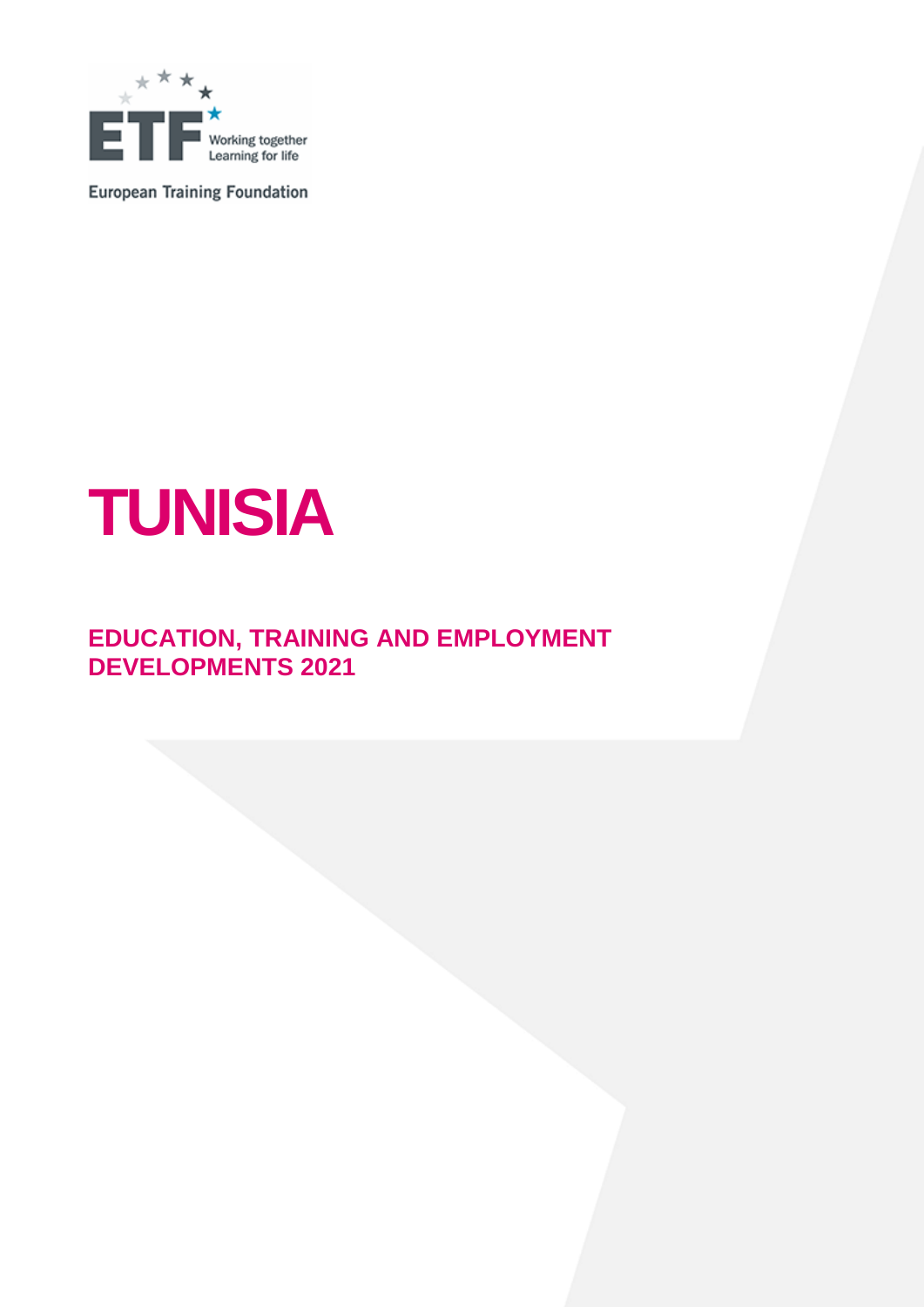The contents of this paper are the sole responsibility of the ETF and do not necessarily reflect the views of the EU institutions.

© European Training Foundation, 2021

Reproduction is authorised provided the source is acknowledged.

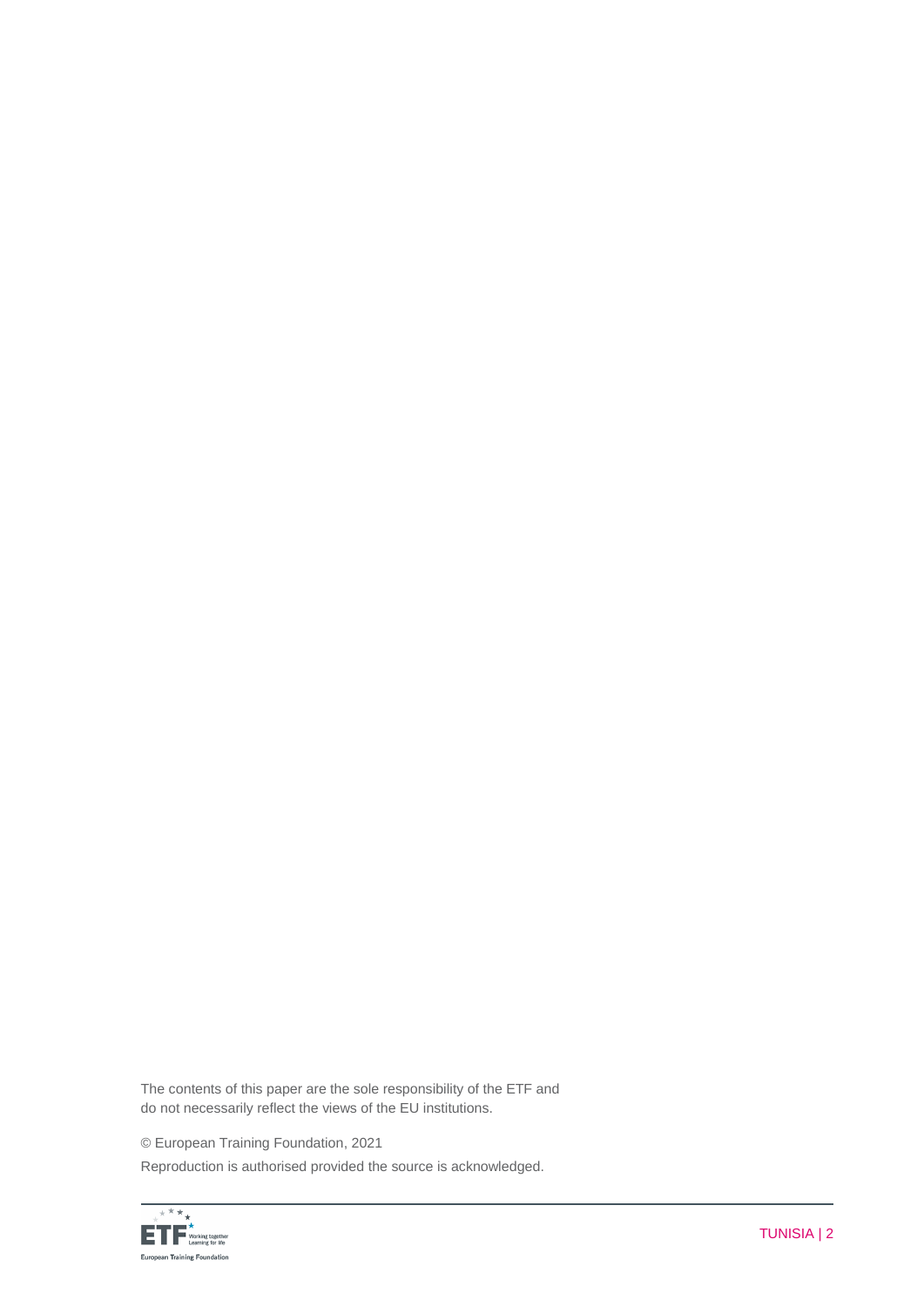# **KEY POLICY DEVELOPMENTS IN EDUCATION, TRAINING AND EMPLOYMENT**

The COVID-19 pandemic has pushed the Tunisian economy into the red in both 2020 and 2021. Some sectors, such as the tourism sector, have been severely hit with a reduction of up to 75% in the number of visitors in 2020 and especially in 2021, when the country witnessed a high increase in Covid cases and a serious health crisis in the summer.

The protracted socio-economic crisis, aggravated by COVID-19 effects, impacted on the consequent financial and political crisis. Following the decision by the President of the Republic in July 2021 to dismiss the Prime Minister and halt work in progress in Parliament, in an attempt to address the several crisis, a new Prime Minister, Najla Bouden, was appointed at the end of September 2021, and the formation of her new government was announced on 11 October. The new Government sees vocational education and training moving back to the Ministry of Employment and Vocational Training, after having been under the responsibility of the Ministry of Youth and Sports for about 18 months.

This political instability and volatility does not favour coordination and coherence. The education and training sector remains fragmented, with several ministries and bodies in charge of different subsectors and services. The change in decision-making powers and ministerial turnover in the past have led to earlier decisions being suddenly reprioritised or retracted. As a result, protracted challenges linked to youth inactivity and unemployment risk not being dealt with coherently or holistically.

Though the implementation period of the VET reform strategy covering 2016-2020 has formally expired, some key pillars remain relevant and some important achievements have been accomplished. During the closure of schools during COVID-19, efforts have been deployed to continue education services and ensure access to this basic right. Digital and online learning solutions were put in place, with lessons broadcast on television for general education. However, similarly to other countries across the world, in 2021 and 2022 Tunisia will have to face difficulties in catching up with protracted closures and delays in the delivery of education programmes.

Initial statistics indicate that unemployment went up during the COVID-19 crisis and economic downturns. The National Statistics Institute (INS), together with the World Bank, undertook a phone survey of more than 1 000 households, the results of which indicated that the crisis aggravated an already fragile socioeconomic situation (one third of households said they were having difficulties achieving food security and 6 in 10 said they were feeling the impact of the crisis, mostly due to loss of employment or the increase in food prices). The National Agency for Employment and Self-Employment (ANETI) launched various support programmes, including for companies in difficulty and beneficiaries of ongoing active labour market programmes (ALMPs).

Tunisia, with its new Government, will have to face several challenges ahead, to avoid, among others, rising frustration and the likelihood of escalating protests.

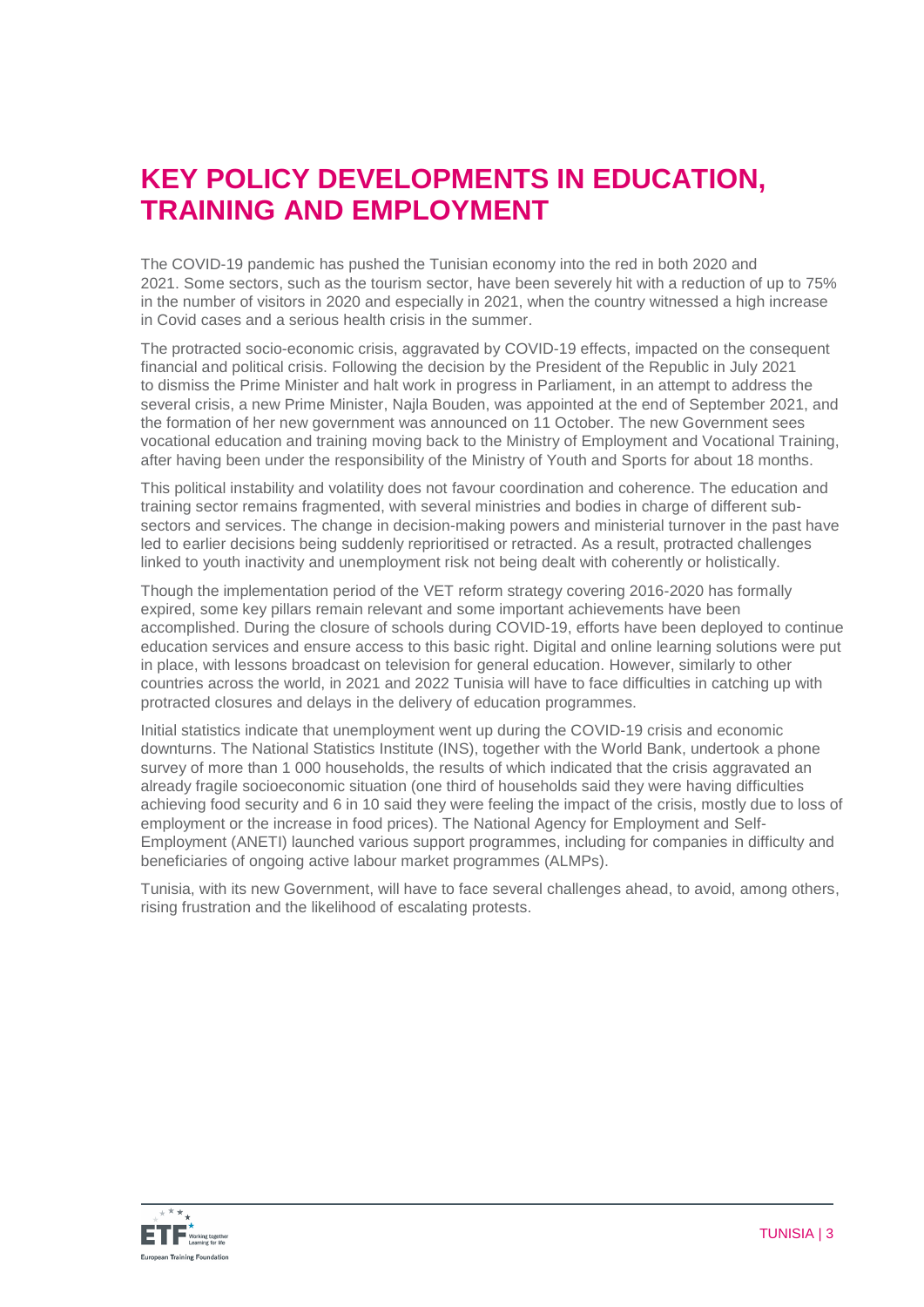# **1. KEY DEMOGRAPHIC AND ECONOMIC CHARACTERISTICS**

## **Political developments and health situation**

Presidential elections were held in 2019, resulting in the election of President Kais Saied. The difficult economic and financial situation, aggravated by Covid and the tough sanitary situation in summer 2021, provoked a series of protests across the country. On 25 July 2021, the President suspended Parliament and dismissed the Prime Minister. At the end of September 2021, a new Prime Minister was appointed, Najla Bouden, the first female Prime Minister in the country's history. A new Government was formed and officially presented on 11 October 2021.

The political instability and volatility that characterises the country does not favour coordination, continuity and coherence in policy-making and policy implementation. Changes in decision-making powers and ministerial turnover in the past have led to earlier decisions being suddenly reprioritised or retracted. As a result, challenges linked to youth inactivity and unemployment risk not being dealt with coherently or holistically.

Tunisia, with its New government, will have to face several challenges ahead, to avoid, among others, rising frustration and the likelihood of escalating protests.

The sanitary crisis induced by Covid increased significantly in summer 2021, with one of the highest case rates in the world. The health system was hit hard though a lack of hospital beds and equipment. The vaccination campaign was boosted, also with support from the European Union and internationally. The situation improved significantly between September and October: on 6 October 2021, Tunisia registered 221 cases out of 4 199 tests done, with a positive rate of 5.26%. Our World in Data reports that 41% of the population was fully vaccinated on 15 November 2021.

# **Demographics**

The total population of Tunisia in 2020 was 11 818 600, showing an increasing trend in the last 10 years. The relative size of the youth population was 20.4% in 2020, a decrease from 27% in 2010. Unlike its north African and Middle Eastern neighbours, Tunisia will soon shift from being a 'youth-bulge' country to having a transitional age structure, with lower fertility (2.2 in 2019, World Bank DataBank) and a longer average life expectancy (78.0 for women and 74.3 years for men, 2019, World Bank DataBank). This demographic structure and forecasted change put severe pressure on policymakers in the short to medium term with regard to adequate schooling and job creation. In the longer term, health and pension expenditure will become the main challenges.

#### **Economic developments, informal economy, remittances**

The COVID-19 pandemic has pushed the Tunisian economy into the red in both 2020 and 2021. Some sectors have been severely hit, such as the tourism sector, with up to 75% fewer visitors across 2020 as well as in the summer of 2021, when the country witnessed an unprecedented number of cases and deaths.

Tunisia is a lower-middle-income country. It is engaged in a process of integrating into the world economy, such as through Association Agreements with the European Union (EU), the Agadir Agreement, and talks with the World Trade Organization. However, the impact on the country's

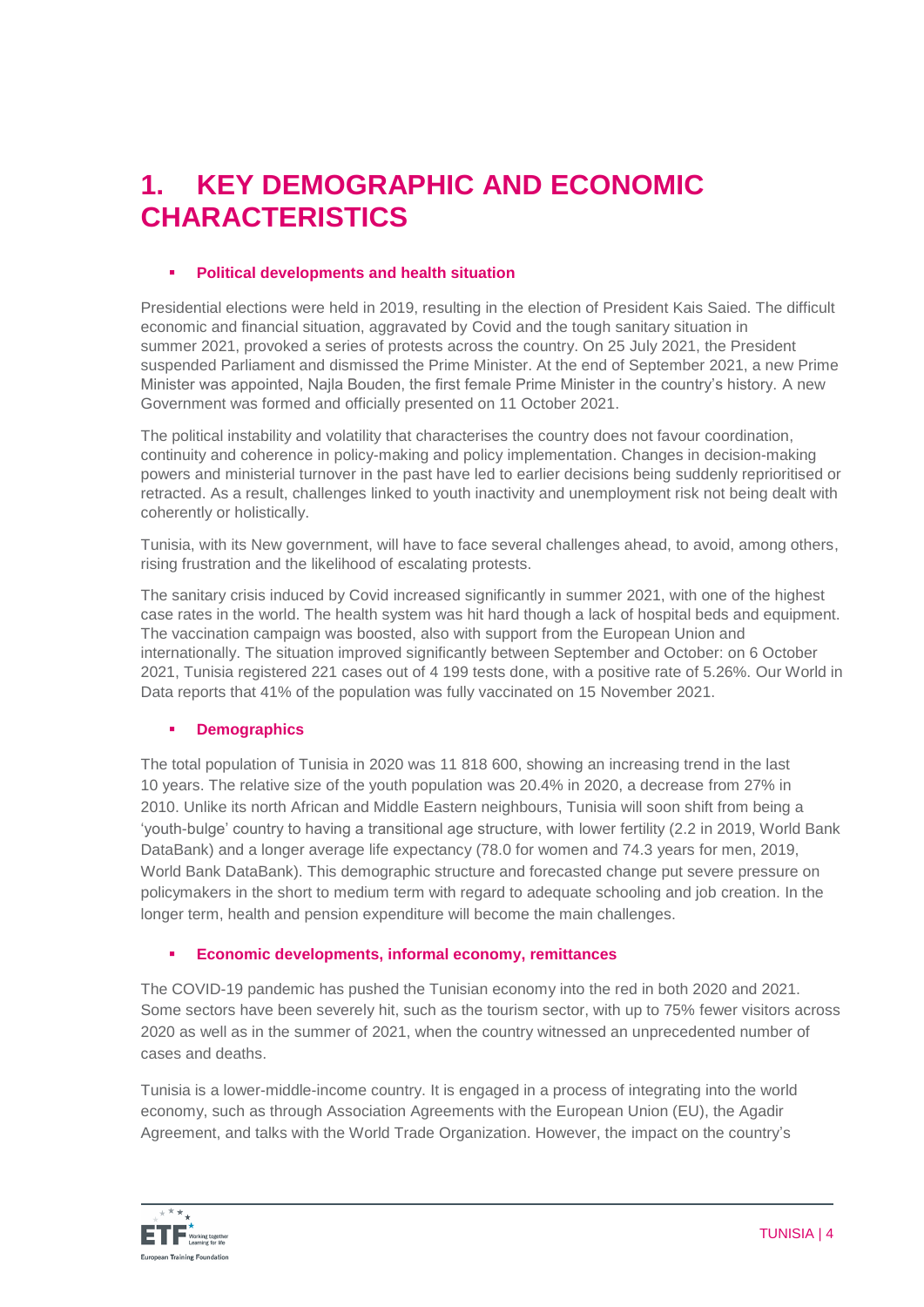economy has so far been rather low. Major disparities among the different regions, age groups and genders affect the country's potential for economic growth and employment generation.

According to Balghouthi (2018), the Tunisian economy suffers from structural dysfunctions, which include inequality, corruption, deindustrialisation and a prevalence of low-value-added sectors, such as the export of olive oil and phosphate. The economic development model, which has existed since the 1980s and divides companies into those for exports and those for the internal market, has remained largely unreformed. Framework agreements regulating the working conditions of employees have not been reviewed for the past 20 years.

The contribution of the different sectors to the GDP shows a decreasing trend for industry (from 29% in 2010 to 21.8% in 2020, INS) and an increasing trend for services (from 56.7% in 2010 to 61.3%, INS) and agriculture (from 7.5% in 2010 to 11.7% in 2020, INS).

The GDP growth rate in 2020 shows an significant negative downturn (-8.6%), which is the direct result of the sanitary, political and financial crisis coupled with the COVID-19 crisis and related lockdowns. The large tourism sector and exporters that supply the European automotive and textile industries have experienced a strong negative impact. Economic activity contracted by an unprecedented 21.6% in the second quarter of 2020 (INS).

The vast majority of large enterprises remain state-owned, and public administration is dominant. Outside the public sector, there is a high level of informality and a large number of micro, small and medium-sized enterprises. They offer either no jobs or low-skilled jobs and have little capacity to grow and innovate. Job creation has been low, even in periods of sustained growth in pre-COVID-19 times. A favourable macro-economic environment is an essential precondition for generating jobs.

Informality is widespread. According to the Medina and Schneider (2018), the informal sector accounted for 30.9% of GDP in 2015, with informality often linked to the size of companies. Based on ILO data from 2014 (ILO, 2018, using 2014 data), overall, 84% of the jobs held by young people aged 15 to 19 and 42% by those aged 20 to 24 were informal. This often involves low-skilled jobs, poor working conditions, low pay and a lack of social protection – ultimately leading to a devaluation of human capital.

Remittances, which come predominantly from France and Italy, contributed significantly to GDP, amounting to 5.3% in 2020 (World Bank, 2020).

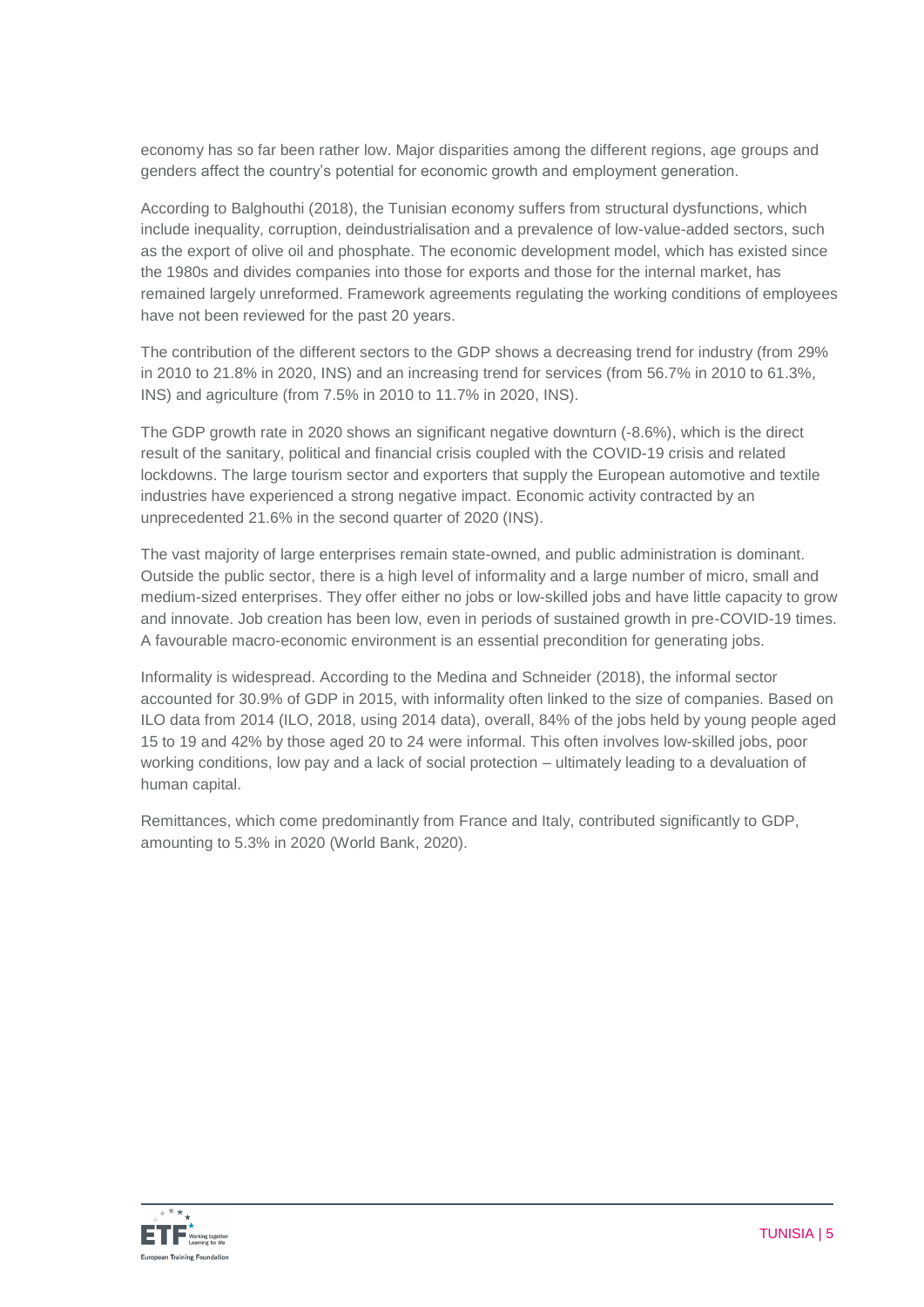# **2. EDUCATION AND TRAINING**

# 2.1 Trends and challenges

# **Education expenditure, access, participation and early leaving**

Human capital development and gender equality have traditionally been high on the agenda of the Tunisian Government. Similar to pre-revolution levels, public expenditure on education has remained high, accounting for 6.1% of GDP, or 21.1% of total public expenditure (UNESCO Institute for Statistics – UIS, 2017, last available year). These figures are above EU and Organisation for Economic Co-operation and Development (OECD) averages.

The Tunisian education system, including VET, is predominantly public and includes grants that allow for access to education at all levels. However, recent years have seen an expansion of private provision, especially at university level, marketed as providing better job opportunities. Private VET centres have a long tradition and provide courses mainly in fields related to business management.

According to the latest available data, gross enrolment ratios were high, with 115.4% attending primary level in 2018, representing a steady increase from 104.8% in 2008.

Tunisia has seen a significant improvement in the literacy rate, reaching 97.4% adult literacy in 2019 (UIS). Education attainment rates show an increase for higher education, despite remaining relatively low (17.4% in 2020, compared to 15.6% in 2017, INS), and a decrease in low and medium education levels (from 66.0% and 21.5% in 2010 to 19.5% and 17.4% in 2020 respectively, INS). Women made bigger gains: while there used to be a 5.5% difference between men and women with a lower educational background in 2010, this had reduced to only 1.4% in 2019. Equally, the share of women with high levels of education in 2019 outweighed men by far, with a further widening of the gap since 2015 (18.1% vs. 14.6%, INS).

These positive trends are in contrast to the persistently high rate for early school leavers. Despite major improvements compared to 2010 when the rate stood at 54.9%, early school leaving still affected 37.1% of people aged 18–24 in 2019 (INS). With a rate of 42.6% in 2019 (down from 54.9% in 2010), more young males dropped out of school than young females (rates for females were 31.6% in 2019, down from 47.7% in 2010).

Dropout rates in Tunisia remain high, often linked or coupled with other concerns such as continuous security issues and a lack of appropriate programmes, facilities, transport, and educational and family support. There is a close link to the NEET rate: one in three young people aged 15 to 24 (or 32% in total; 31.0% of men and 33.0% of women, INS) who did not complete secondary education were **NEETs** 

#### **Young people not in employment, education or training (NEETs)**

Trend data does not show major improvements in the total NEET rate. The NEET rate has traditionally been higher for women. However, when observing trends over the last 10 years (2010-2020), data shows that the NEET rate for men has increased sharply, and according to 2020 data, there is only a marginal difference between men and women (29% for men and 31.4% for women). The poor job opportunities is one of the main reasons for young men to be discouraged to enter the labour market, in addition to mismatches with personal aspirations and a lack of decent job prospects. For young women, while the rate is higher, it is still lower than in other countries in the region. Together with similar difficulties that young men encounter, young women also suffer from a lack of safe education and job opportunities, as well as, in many cases, being bound by family obligations.

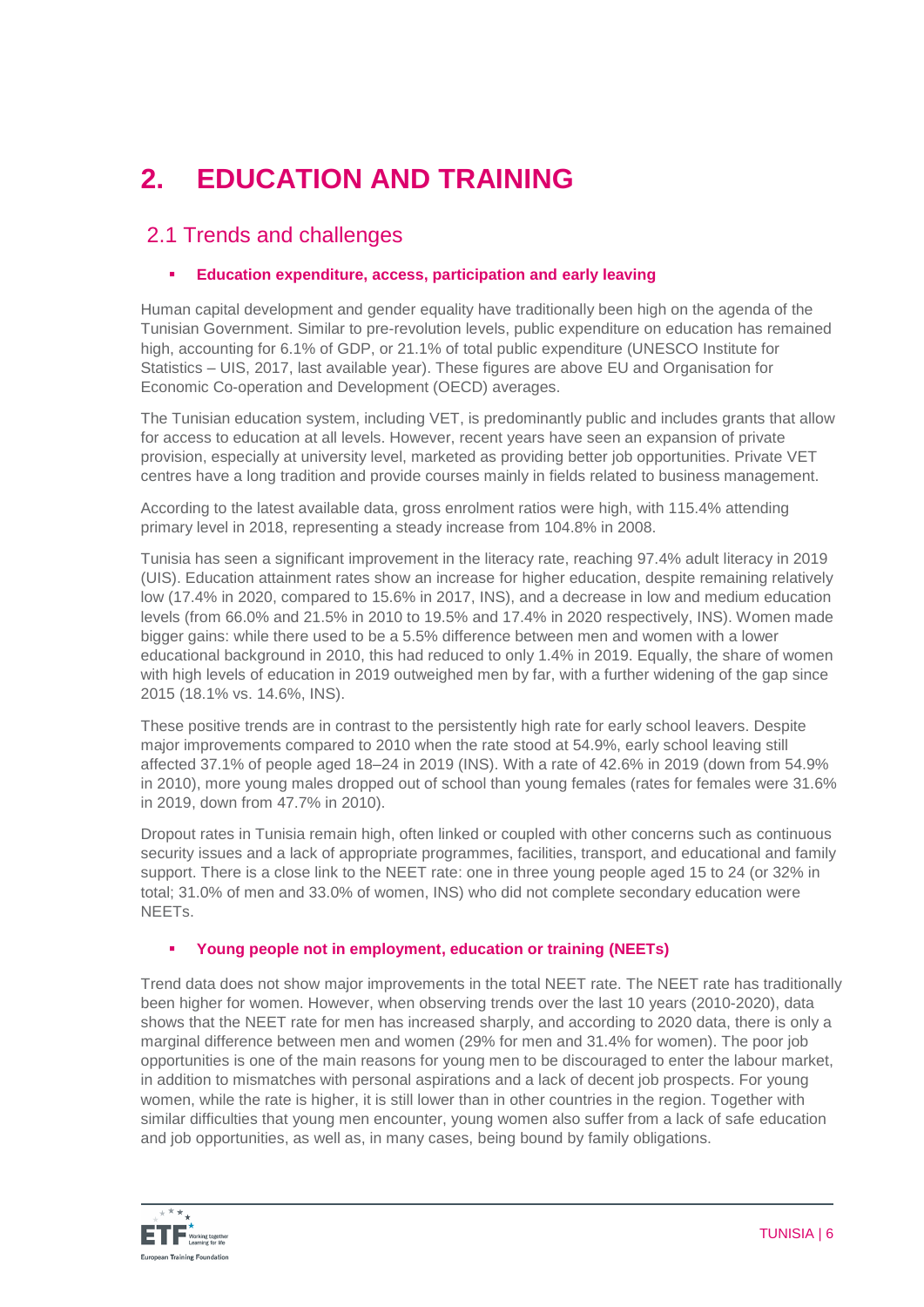# **Education during the COVID-19 pandemic**

Like other countries worldwide, Tunisia was confronted with the closure of schools, which was enacted on 14 March 2019, when the country recorded 16 cases. In the first wave of Covid and subsequent lockdowns, schools remained closed for 26 weeks (EMEA [Euro-Mediterranean Economists Association], ETF, 2021). In some areas, students in the final year of secondary education returned to school on 29 May 2020 to prepare for exams. Other levels did not return until the following school year.

In terms of hygienic measures, schools were sterilised and equipped with individual protective devices, sterilisation equipment and thermometers. Nevertheless, the reopening process proved difficult, with some schools not ready and not equipped with the necessary sanitary equipment and IPDs.

During the school closure, two platforms were set up and used. One is the portal of the National Centre for Technologies in Education (CNTE), which contains a virtual library and other useful resources. The other one is Edunet, the official online learning platform of the Ministry of Education, which displays information on examinations, digital school-related projects, events, and training resources.

According to the EMEA-ETF study that applied the methodology developed by the EMEA to measure preparedness to respond to Covid-19, Tunisia has the lowest preparedness score (see study on p. 49), indicating difficulties in anticipating, managing and recovering from the crisis.

As in many other countries in the region and worldwide, the sanitary crisis has brought to the fore the difficulties that education and training systems have in reacting rapidly to external shocks, and has shown how difficult it is to put in place longer-term reforms and changes that would enable systems to be more flexible and responsive to a fast-changing world.

Digital gaps and social disparities also emerged, which highlight persistent limited access to IT/digital equipment, along with limited IT/digital skills, particularly among teachers.

# 2.2 VET policy and institutional setting

# **Strategic and legal framework for VET and adult learning**

Tunisia has been making an effort to reform its education and training system. The Strategic Plan for the Education Sector 2016–2020 aimed at revamping quality standards through improved teacher training, upgraded curricula and infrastructure, and an enhanced framework for private-sector partnerships. The comprehensive reform package is also expected to respond to the key challenges at basic and secondary education levels, in particular the high dropout rates, a lack of infrastructure and generally low quality standards.

At the higher education level, the Strategic Plan for the Reform of Higher Education and Scientific Research 2015–2025 sets out five main objectives: improving the quality of teaching and, thus, the employability of new graduates; promoting research and innovation; fostering good governance and optimising resource management; reviewing university planning to ensure regional balance; and developing teacher training.

With regard to VET, in an attempt to address the challenges that the subsector faces, a VET reform strategy was launched, covering the period 2016-2020. The implementation period has formally expired and a new reflection on the reform process is ongoing, also in view of the COVID-19 crisis and related challenges brought with it. Some key pillars of the strategy were built around the Social Pact and lessons learned from the earlier MANFORME and PEFESE programmes co-funded by the EU.

The VET reform strategy aimed to achieve the following main objectives, some of which remain relevant and valid:

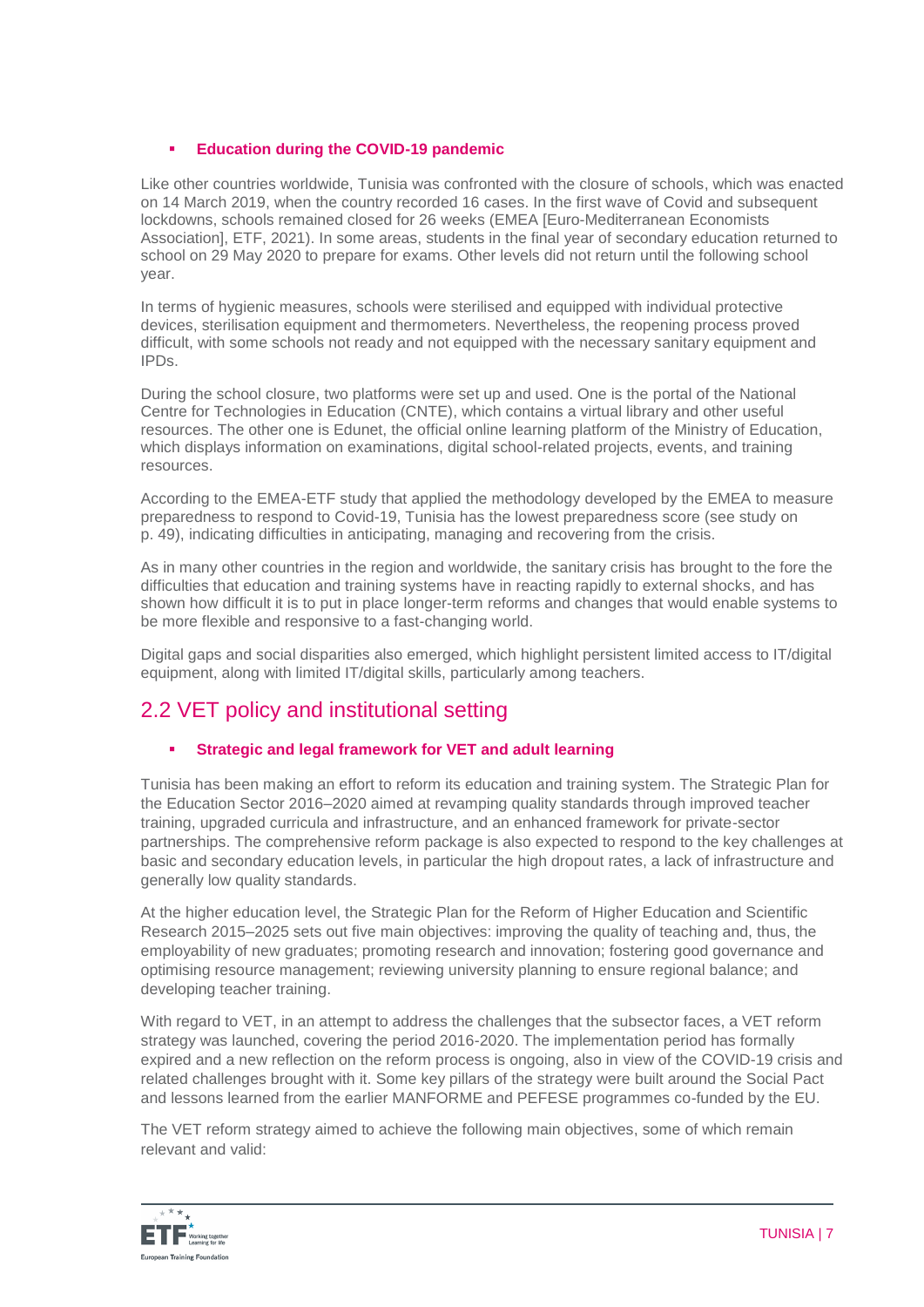- increase the attractiveness of VET:
- support the professional development of trainers;
- involve regional stakeholders;
- improve data collection and analysis, and enhance the monitoring and evaluation function; and
- develop entrepreneurial mind-sets across the VET system.

The strategy clustered reform measures under 14 different VET reform projects. The change in decision-making powers, the expiration of the timeframe of the reform, and the pressing challenges imposed by the COVID-19 crisis, make it difficult to provide indications related to what areas of the reform will be addressed as a priority. What can be reported is that some areas of the reform showed significant progress and achievements, including the formalisation of the tripartite social dialogue for VET and employment, the existence of a training levy system (although its functioning requires improvement), the regulation of WBL, and major achievements in the development of an entrepreneurial mindset and the design and development of the VET entrepreneurial centres.

There is a demand for continuing education, skills upgrading and retraining. However, despite structural reforms and the existence of a training levy system in Tunisia, comprehensive policies for continuing VET are lacking and the system remains weak.

Continuing training is coordinated by the National Centre for Continuing Training and Professional Promotion (CNFCPP – *Centre National de Formation Continue et de Promotion Professionnelle*) The ANETI in turn is responsible for training unemployed jobseekers as one among other active labour market measures.

# **VET governance arrangements**

Vocational education and training represents a sub-sector within the overall education system. At the time of writing, this falls under the responsibility of the Ministry of Vocational Training and Employment, after having been under the umbrella of the Ministry of Youth and Sports for about 18 months. Historically, VET has been attached to the Ministry of Employment and Vocational Training and Employment due to the important links between VET and the world of work. Other ministries and agencies are also present to play a role and cover responsibilities for VET, which makes management of the sub-sector quite complex. The public training centres report to different sectoral ministries. In addition, numerous private training centres operate in Tunisia. The ILO refers to over 2 700 such centres, while ONEQ quoted 189 accredited and 935 non-accredited centres for the 2016/17 academic year (ONEQ, 2016).

VET is delivered at initial and continuing levels. Initial training is delivered at lower and upper secondary levels; however, it can also play a role in upskilling and reskilling adults. In this context, an earlier report for the Education For All Global Monitoring Report 2012 (Walther, 2011) highlights the significance of building skills required in the informal sector, which is widespread in Tunisia. Individual VET programmes differ by content, place of delivery and duration, and lead to different levels of qualifications.

# **Quality and quality assurance**

In 2018, the Ministry of Employment and Vocational Training re-launched the Directorate of Quality and Evaluation, with the objective of operationalising quality-assurance axes, in particular in terms of products and processes in the VET system. Regarding the process, the focus is on adopting a quality approach within the VET centres, in particular with regard to the national standards for Quality

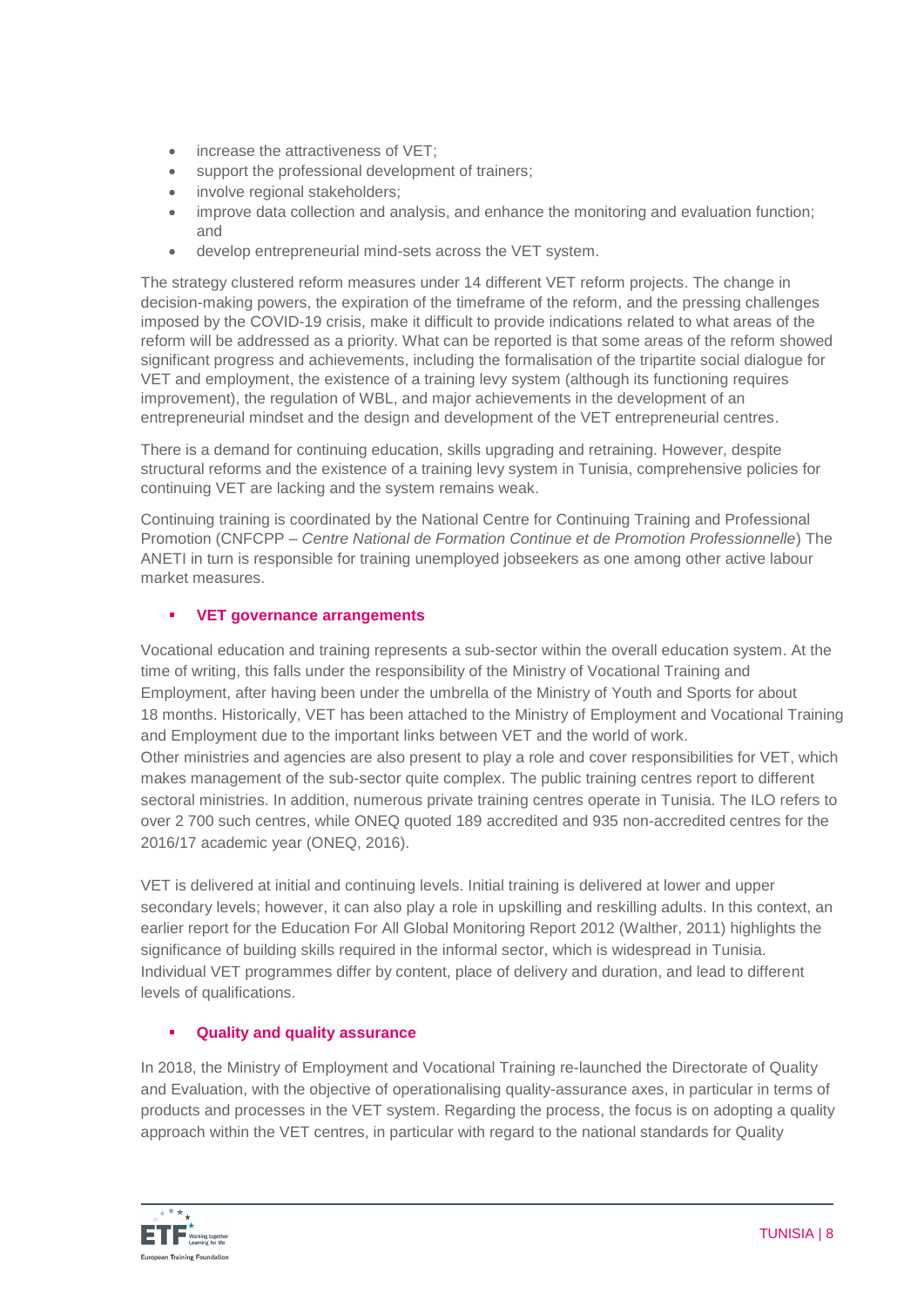Assurance (Référentiel national de la qualité de la formation professionnelle, RNQFP). This has been revamped by the ATFP by digitising it and assessing the centres according to the referencing system.

The ISO certification process of VET centres that are part of the ATFP had started in the past but came to a stop in 2012. In 2021, the Ministry discussed and agreed with the ETF to receive specific support in view of revamping this process, as a follow up to Tunisia's participation in the ETF VET Quality Assurance Forum.

In order to boost quality of VET diplomas, the process of standardisation and recognition of both training and qualifications according to learning outcomes was initiated. The project includes different components: (i) a process to develop norms and standards, (ii) an accreditation process for VET centres; (iii) a national recognition system for learning outcomes; and (iv) a system for validating prior learning (RPL).

# **Work-based learning arrangements**

As the most common schemes of WBL, the Tunisian system distinguishes between alternance training, internships and apprenticeships. In terms of the share of persons involved, alternance training represents slightly more than 80% of students, followed by the residential model with some period of training spent on company internships (13%), and apprenticeship training (6%). In contrast, nondiploma-based learning involves, by definition, 100% training at the workplace (Chelbi, 2017, p. 6).

Alternance training is seen as a suitable alternative to full-time studies at training centres to help familiarise students with the working culture and technologies of companies, engage in real-life projects and acquire practical skills. Investing in this system is connected with the hope of investing in future skills. However, in Tunisia, alternance training has remained a weakness despite existing partnership agreements with companies. Depending on the sector, students struggle to get internship places in companies. In a few sectors with generally less attractive working conditions, such as the leather industry, more training places are offered and young people find employment more easily, sometimes even before completing their VET programme (Chelbi, 2017).

In pre-COVID-19 times, there were some positive signals from both the textile and tourism sectors. A decade ago, the textile sector was in sharp decline: materials and equipment had fallen out of use and investments had dropped. With the sector picking up again, it also started to reinvest. Similar trends have been observed for the tourism industry. Recognising the contributions that alternance training can make to producing the necessary skills of future employees, new partnerships with companies were fostered. This included agreements with training centres, the provision of internships, and the assignment of company mentors to students and remuneration for their work (Ferchichi, 2019). The recent COVID-19 crisis abruptly halted these positive developments. Ensuing consequences may be drastic for the alternance training system, as economic sectors, especially tourism, face an oversupply of jobseekers and workers and undersupply of income/visitors.

The ETF 2019 study on WBL highlights five areas of challenges: i) the presence of different governance and funding issues; ii) trainers and apprenticeship consultants at training centres are increasingly reluctant to go to the company to monitor young people; iii) communication, an area in which centres made little effort and where public supervisory bodies were not very effective; iv) the absence of trained tutors available to instruct and supervise trainees at companies; and v) mobility, which can be viewed from two perspectives: mobility between regions and mobility between countries (Chelbi, 2017).

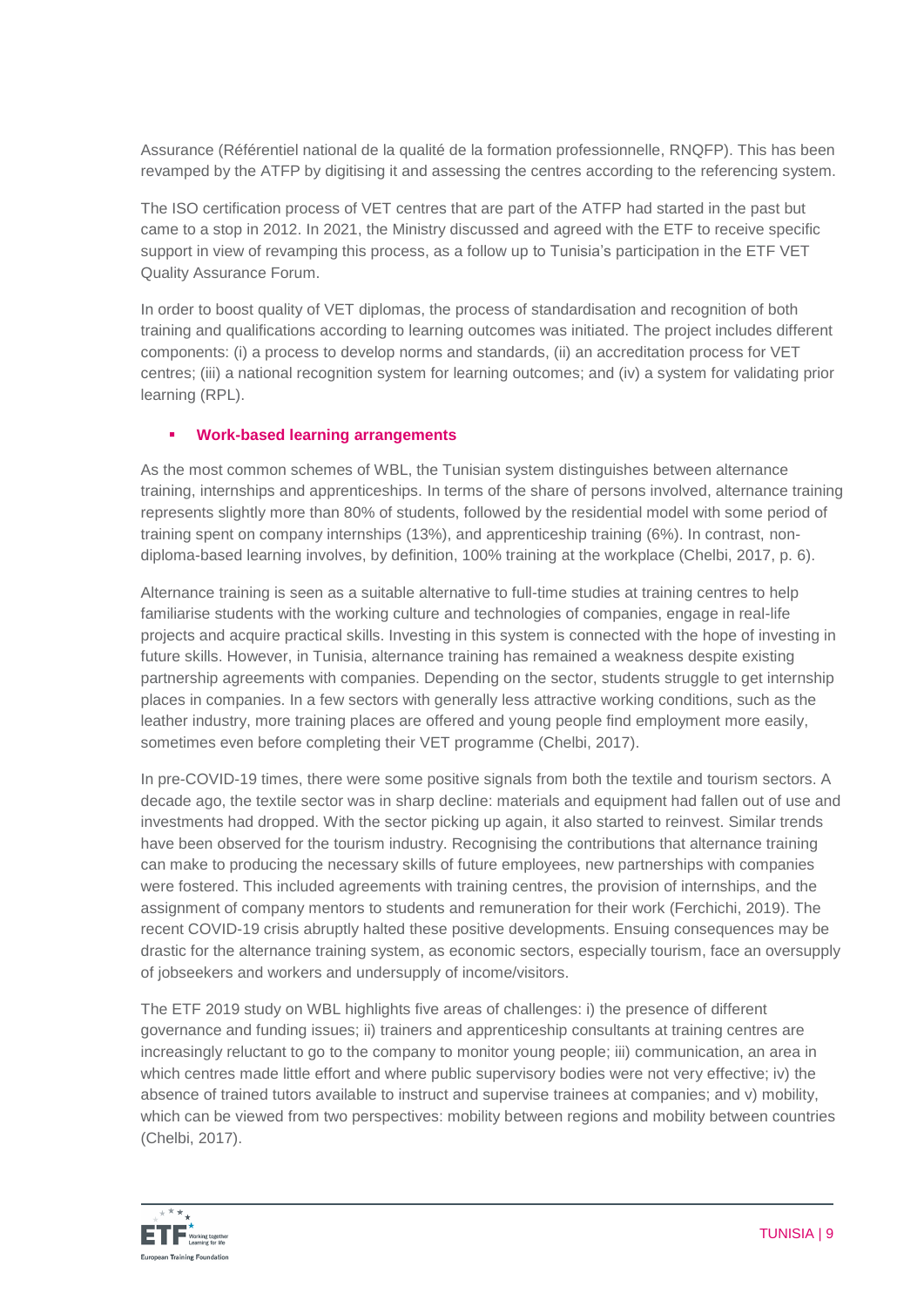# **Digital education and skills**

COVID-19 has accelerated digitisation, including in education, like never before in the country.

The Digital Strategy 2021-2025 (Stratégie numérique 2021–2025) includes five axes, one of which, Smart Tunisia, looks into the potential of human capital to boost Tunisia's digitisation and to make it a talent hub for job creation and growth.

Specific actions on digital education and training started long before Covid, although not at such a large scale as recently. Orange put in place digital schools (écoles numériques), which make specific devices available. In May 2021, there were 130 primary and secondary schools equipped with more than 38 000 devices. Equipment and digital tools are more readily available in private centres and schools, thanks to the availability of funds.

# **Donor support to education and VET for young people and adults**

Donors provide major resources and technical assistance to design concepts and methodologies, and implement VET reform in restricted areas or pilot institutions. They contribute to the capacity-building of policymakers and social partners and most of the projects to date, but this is not enough to make the system work differently. National capacity is limited, and at times donors act in an uncoordinated manner, with some examples of coordination tables that have not been continuous and streamlined.

Several projects are in place to support different areas of the reform. Particularly active donors in the field of education and training in Tunisia include the EU, bilateral cooperation agencies such as the AFD, GiZ, and the Swiss Agency for Development and Cooperation; international organisations such as the ILO, UNICEF, UNESCO and the UNDP; and banks such as the EBRD, the WB, AfDB.

The EU has been focusing in the last few years on major investment in skills and employment through some key initiatives. IRADA (*Initiative régionale d'appui au développement économique durable* – Regional Economic Development Support Initiative) includes two components, one on private-sector development and one on vocational education and training. The project addresses regional development and is ongoing. PAFIP (*projet d'Appui à la formation et l'insertion professionelle* – Project for Supporting Training and Professional Integration) is an EU-funded project, implemented and cofinanced by the AFD. Its primary objective is to boost employability and job integration through an overall upscaling of the training system and a systemic approach focused on building the capacity of stakeholders at central and local levels. GiZ is also implementing several projects linked to economic development and employment, some of them targeting specific economic sectors. The ILO has been active in the field of qualifications, through a project funded by Norway, which included a component on recognising prior learning. the EU-funded THAMM regional project looks into migration and mobility and is implemented through a consortium led by the IOM (with the ILO and GiZ).

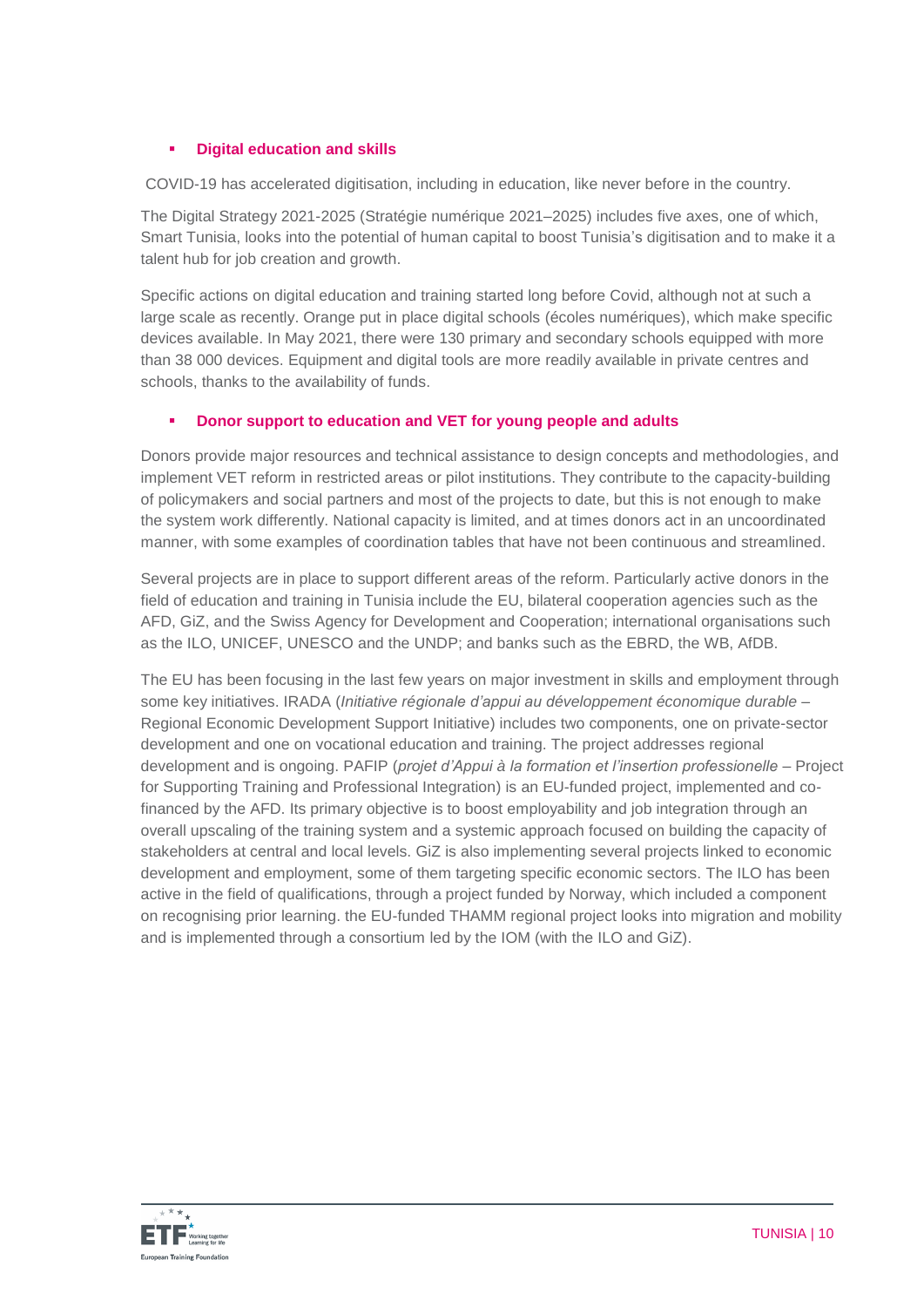# **3. LABOUR MARKET AND EMPLOYMENT**

# 3.1 Trends and challenges

## **Labour market and employment challenges in general**

The Tunisian labour market is characterised by very low rates among the active population. Although slight improvements have been seen in the last 10 years, the total rate among the active population in 2020 was only 47.7%, with a big gap between men and women (69.9% and 26.7% respectively, 2020).

The activity rate for women remains low for the 15+ population, although it shows improvement for women with a higher education level (reaching 62.4% in 2020, INS). However, these improvements are not mirrored by a decrease in unemployment rates, which have not improved in the last 10 years; on the contrary, they have deteriorated (from 32.4% in 2010 to 39% in 2020, INS). One of the main reasons for this is the persistent skills mismatch between the level of education attained and the opportunities offered by the labour market.

### **Employment**

Furthermore, the overall employment rate in Tunisia remains low. In 2020, only 30.3% of the total population was employed, with an extremely low employment rate for women (9.7% in 2020) and accounting for only 2.6% in the 15-24 age group. Young people are particularly at risk of being excluded by the labour market: in 2020, the total youth unemployment rate was 35.7%, with little difference between men and women (35.4% and 36.2% respectively). Youth unemployment trends from 2015 do not show significant differences, indicating that the structural challenges young people experience in finding a job have not changed in the last 5 years. Data for 2021 and 2022 will provide further indications on whether COVID-19 has impacted even further on these challenges.

Many Tunisians work in precarious conditions. Jobs that are created, largely in the agriculture, manufacturing, construction and service sectors such as tourism and trade, are still for the most part of an informal and/or non-decent nature. The incidence of vulnerable employment in 2020 was 19.1%, with 25.9% among self-employed people. The incidence of both vulnerable and self-employment shows a decreasing trend from 2010, when the rates were 24.7% and 31.4% respectively.

Informality is also widespread (see previous section).

Employment opportunities are uneven across the country. Geographical factors also determine gender disparities: while differences between young women and men in dynamic urban areas are small, they are much more pronounced in the less dynamic rural areas. Young women living in the northern, central and interior areas are more vulnerable to unemployment, while those living in southern areas are often completely outside the labour market (Mansuy and Werquin, 2015).

Up until the Covid pandemic , the share of youth not in employment, education or training (NEETs) had decreased, reaching 26.3% in 2019. It is expected that employment opportunities for young graduates and the workforce will worsen as the health crisis continues to affect the country and economies around the world.

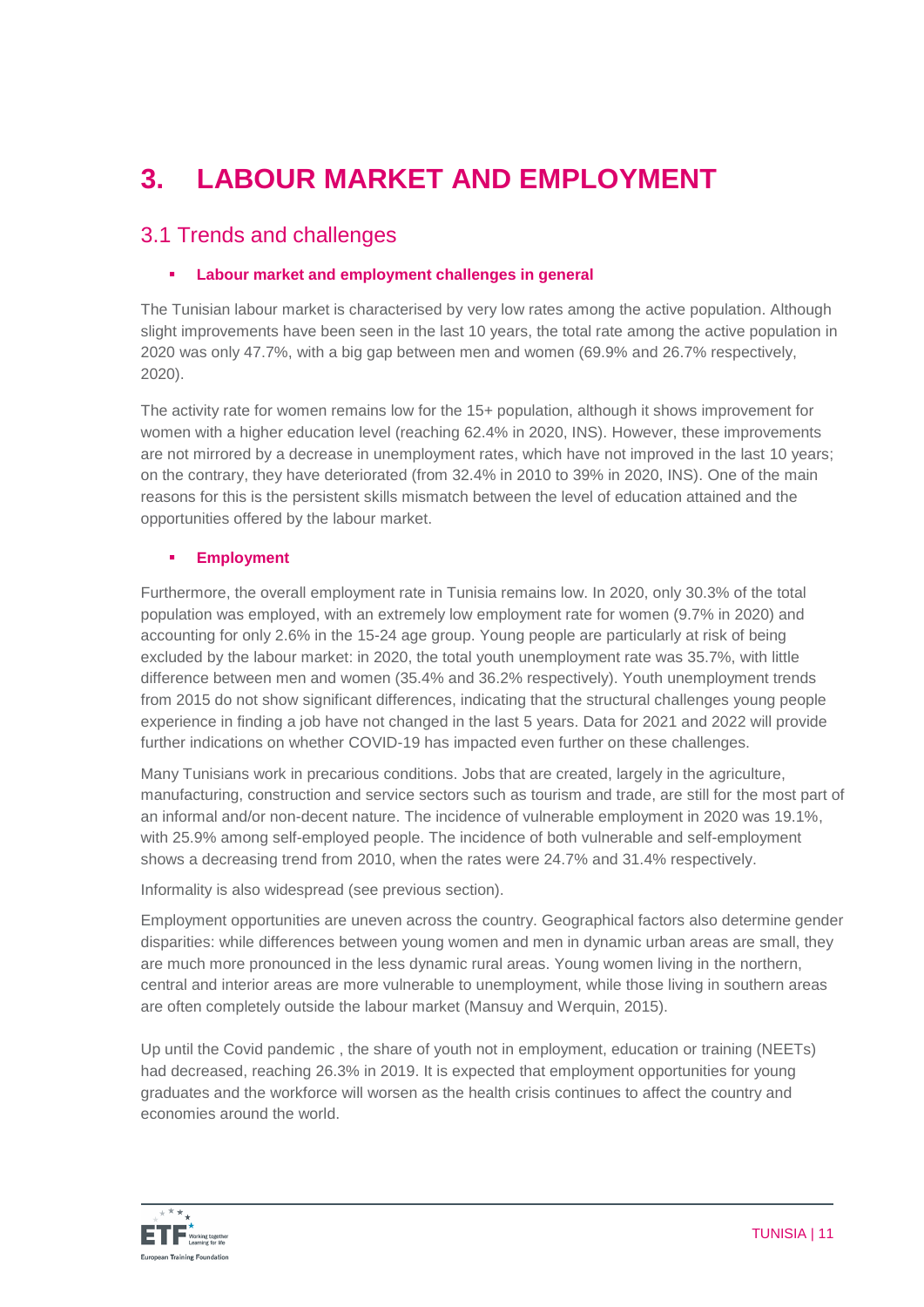The skills mismatch measured on the basis of the Labour Force Survey datasets reveals is rather high, with many employees working in jobs requiring skills below their level of education (vertical mismatch) or in jobs not matching their field of study (horizontal mismatch).

In 2019, almost half (49.7%) of employees with a tertiary education were overqualified, being employed in jobs requiring qualification levels below their education attainment. The same type of mismatch affected almost a third of employees with a medium level of education.

A vertical mismatch seems to affect mainly the highest and lowest age groups of employees with a medium level of education (33.4% young and 34% older), while most university graduates start their professional careers in mismatched jobs (almost 60%), but mismatches tend to recede with age (27.1% among workers aged 50+)

# **Unemployment**

Overall, unemployment rates show persistent challenges, with increasing trends in the last 10 years in both the 15+ and the 15-24 age groups. INS data for the third quarter of 2021 indicates that unemployment rate increased to reach 18.4%, compared to 16.4% in the third quarter of 2020. It is not only young people who are badly affected by unemployment, but also those with higher education levels, although a positive trend has been recorded for women with higher education levels, following a record low in 2012. The Tunisian labour market, characterised by a low level of technology of most MSMEs, is offering more opportunities for semi-skilled and unskilled labour. Unemployment rates by education level still show lower rates for low- and medium-educated population groups (10.8% and 15.6% respectively in 2020, and 28.7% for higher-educated). A recent survey on the impact of Covid on the labour force indicates that individuals with a low level of education are much more affected by the rise in unemployment, with a peak of +80% for people with less than basic education levels (ILO, 2021).

As indicated above, employment opportunities vary according to the geographical area in which people reside. Unemployment rates were lowest, at 9.9%, in the centre-east of the country, and highest, at 26.2%, in the south-west (ETF, 2017; ILO, 2018).

# **Statistical data collection and labour market information**

The National Institute of Statistics provides data regarding key demographic, economic, social and labour market statistics. The ONEQ provides regular data regarding education and training. It should be noted, however, that not all key labour market and education information are not available.

# **Poverty**

Poverty and weak economic perspectives have been at the source of protests and unrest among the Tunisian population. The persistent economic, financial and sanitary crisis will further aggravate the current situation. People, especially in disadvantaged regions, could give up searching for a job and become further alienated from the labour market. All this could lead to a further underutilisation of existing human capital. Furthermore, with 470 000 people potentially falling below the poverty line and a carefully estimated poverty rate of 19%, Tunisia could be thrown some 15 years back in development (UNDP, 2020).

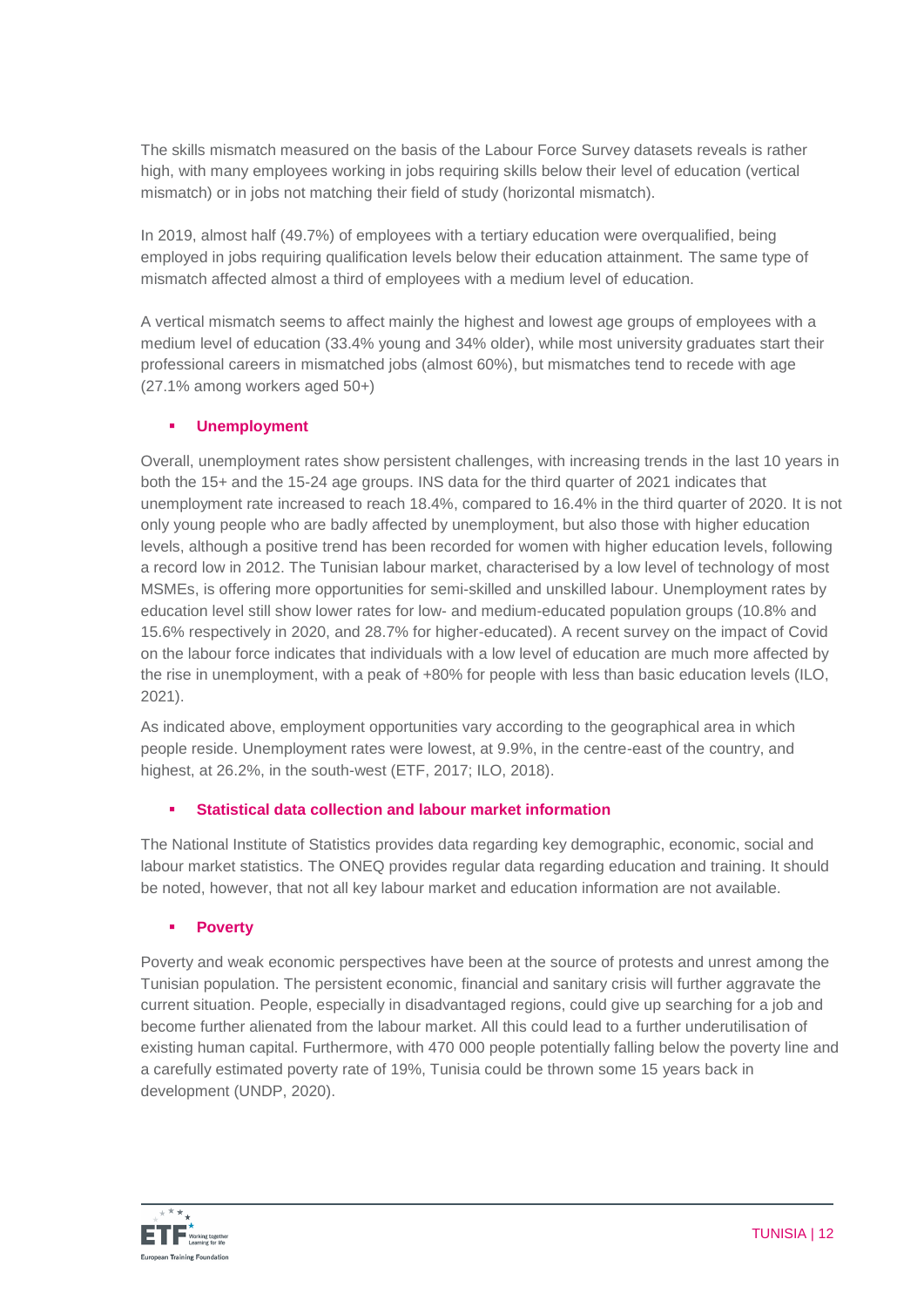# 3.2 Employment policy and institutional setting

# **Strategy and legal framework in the employment policy field**

Responsibility for employment issues is under the recently merged Ministry of Vocational Training and Employment. The Ministry is in charge of developing strategic political priorities and policy orientations. In December 2012, the National Employment Strategy 2013–2017 was adopted, although it has never been implemented.

Hence, in 2017, Tunisia relaunched a national discussion on this topic, and in 2018, a labour market diagnostic study was carried out. In May 2019, the line ministry and relevant departments of other ministries, together with the main employers' union (UTICA), the Federation of Trade Unions (UGTT) and the ILO started drafting a new employment strategy to cover the period from 2020 to 2030.

The tripartite dialogue introduced by the Social Contract (*Contrat social*) between the state, the UTICA, the UGTT and the Agriculture and Fisheries Union (UTAP) was formalised by the creation of the National Council for Social Dialogue (CNDS) in November 2018. Nevertheless, the contributions of the social partners often come only at the end of the decision-making process and on a purely consultative basis, particularly in terms of designing and implementing employment policy.

# **Initiatives to boost employment**

Tunisia has a tradition of active labour market programmes (ALMPs). Following the revolution, several new initiatives were introduced in 2012 (Decree No 2012-2369 of 16 October 2012). They include a job-search assistance cheque; an employment subsidy to encourage private companies to hire people looking for their first job; a support programme for small-enterprise creators; and a partnership programme with the regions to promote employment and facilitate the insertion of various types of unemployed people into the labour market by supporting local and regional initiatives for job creation. ALMPs target mainly higher-education graduates. Only a few programmes and services are aimed at helping low-qualified and disadvantaged individuals. Combined with the lack of unemployment insurance, this imbalance means that very few non-graduates register with the public employment service.

A number of agencies are responsible for implementing ALMPs. The National Agency for Employment and Self-Employment (ANETI) is the main public, non-administrative body attached to the Ministry of Vocational Training and Employment. ANETI's mission is rather broad and includes implementing ALMPs and supporting self-employment and entrepreneurship. The limited resources available to ANETI to fulfil its public employment service role, especially as an intermediary, is one of the main challenges it faces.

Encouraging entrepreneurship and supporting start-ups are currently priorities for the Government. Small and medium-sized enterprises (SMEs) have been suffering significantly from the impact of COVID-19; a study by the *Institut arabe des chefs d'entreprises* (IACE, 2020) in early spring 2020 indicated that 61% of respondent companies had to reduce their number of employees because of the crisis. In response, a number of support programmes, including the EU-funded IRADA and PAFIP, have reallocated funding to support SMEs and young entrepreneurs with a focus on saving jobs. ANETI also launched a programme to support enterprises in restructuring their activities to address the Covid crisis.

Despite the lack of a systematic monitoring and evaluation system, it is generally agreed that ALMPs in Tunisia have had some positive impact, especially on young people. ALMPs have

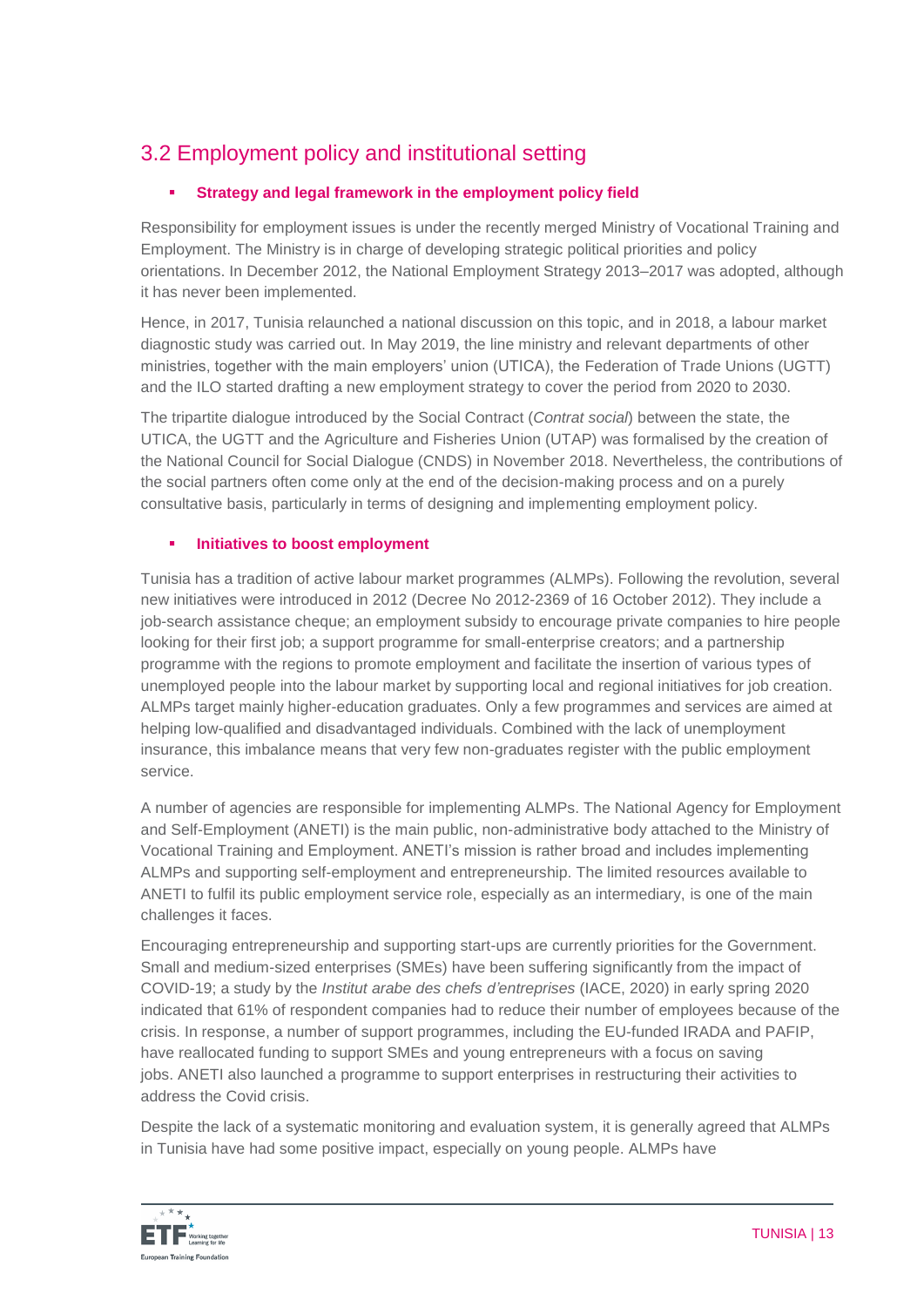provided opportunities for first-time jobseekers and young people with business ideas. Yet, it is also acknowledged that, in view of the huge public investment, outcomes in terms of placements and improved employability of beneficiaries could have been better (ILO, 2018).

The main shortcomings of ALMPs in Tunisia include both their targeting and their geographical distribution. ALMPs are aimed mainly at higher-education graduates, while only a few programmes and services assist low-skilled and disadvantaged individuals. In addition, programmes are more easily accessible in Tunis and the coastal regions. The interior regions are less well covered, so the number of ALMP beneficiaries among the long-term unemployed and low-skilled people remains low. Given that there is no unemployment insurance, this has resulted in a strong imbalance: resources have de facto been distributed unequally between different groups (e.g. women holding secondary or higher education degrees versus women without formal qualifications) and between different regions, which exacerbates existing dichotomies.

# **Initiatives to increase the capacity of the public employment services**

The main body responsible for offering public employment services is ANETI. As indicated by the 2021 Torino Process assessment, ANETI's mission is fairly broad, ranging from managing active labour market policies (ALMPs) to supporting self-employment and entrepreneurship. However, despite this plethora of tasks, the resources assigned to ANETI are very limited, which hampers its role as a fully functioning public employment service.

ANETI, as the main PES provider, has benefitted from donors' initiatives, including capacity building and support with specific projects targeting unemployed people.

For further information, please contact Sabina Nari, European Training Foundation, email: Sabina.Nari@etf.europa.eu

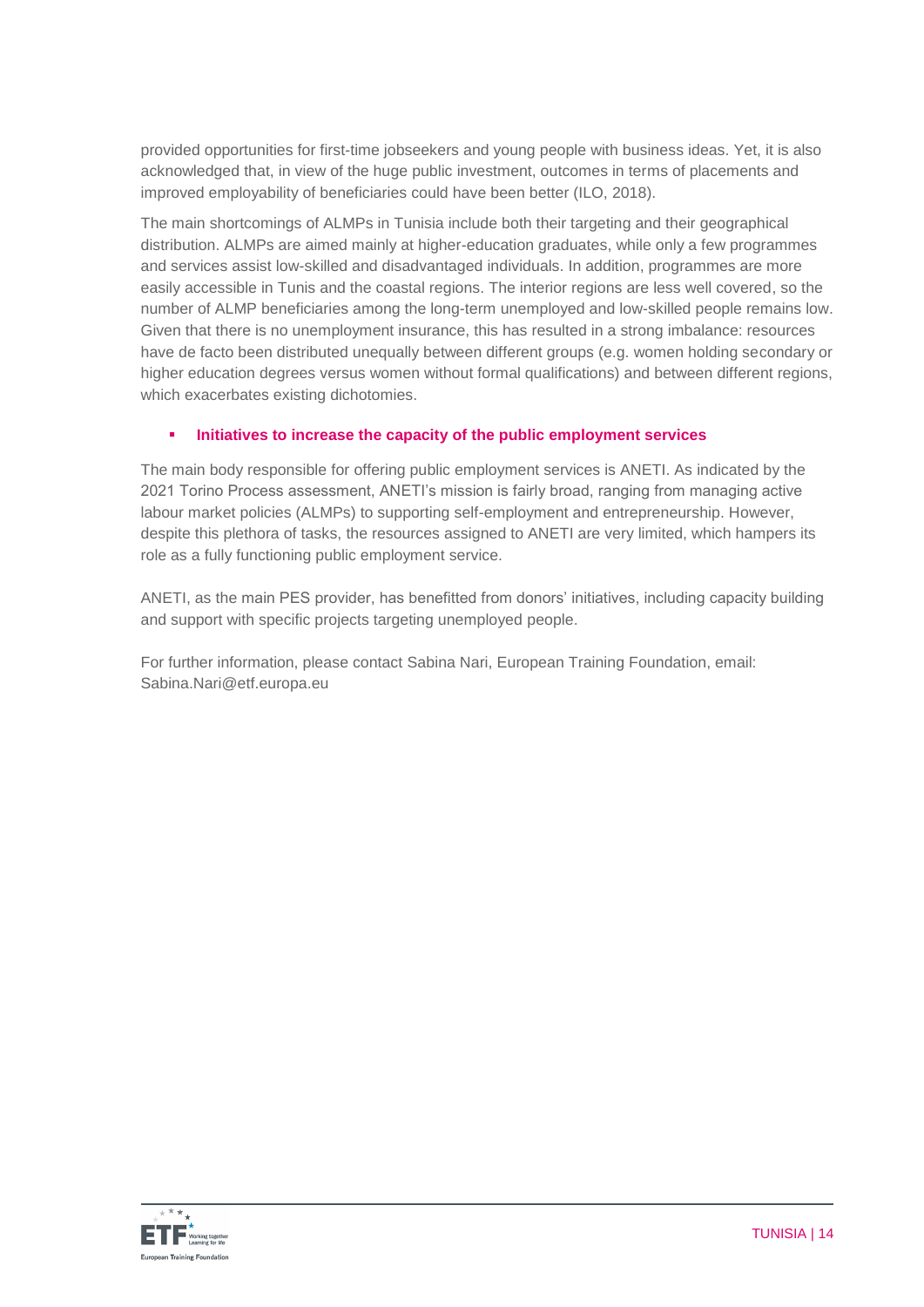# **STATISTICAL ANNEX - TUNISIA**

This annex includes annual data from 2010, 2015, 2019, and either 2020 or the last available year.

|                | <b>Indicator</b>                                                                                    |                            | 2010           | 2015           | 2019           | 2020      |
|----------------|-----------------------------------------------------------------------------------------------------|----------------------------|----------------|----------------|----------------|-----------|
| $\overline{1}$ | Total population (000s) <sup>(1)</sup>                                                              |                            | 10 635.2       | 11 179.9       | 11 694.7       | 11 818.6  |
| $\overline{2}$ | Relative size of youth (age group 15-24 and<br>age in the denominator $15-64$ , %) <sup>(1) C</sup> |                            | 27.0           | 22.7           | 20.7           | 20.4      |
| 3              | GDP growth rate (%)                                                                                 |                            | 3.5            | 1.2            | 1.0            | $-8.6$    |
| $\overline{4}$ | GDP by sector (%)                                                                                   | Agriculture added<br>value | 7.5            | 10.3           | 10.3           | 11.7      |
|                |                                                                                                     | Industry added value       | 29.0           | 25.0           | 22.7           | 21.8      |
|                |                                                                                                     | Services added value       | 56.7           | 58.7           | 61.7           | 61.3      |
| $\overline{5}$ | Public expenditure on education (as % of<br>GDP)                                                    |                            | 6.3            | 6.6            | MD.            | <b>MD</b> |
| 6              | Public expenditure on education (as % of<br>total public expenditure)                               |                            | 24.8           | 22.7           | <b>MD</b>      | <b>MD</b> |
| $\overline{7}$ | Adult literacy (%)                                                                                  |                            | 79.1           | 79.0<br>(2014) | <b>MD</b>      | <b>MD</b> |
| 8              | Educational<br>attainment of adult                                                                  | Low                        | 44.2           | 41.1           | 40.4<br>(2017) | <b>MD</b> |
|                | population (aged<br>$25 - 64$ or $15+$ )<br>$(9/6)^{(2)(3)}$                                        | Medium                     | 37.5           | 37.6           | 37.5<br>(2017) | <b>MD</b> |
|                |                                                                                                     | High                       | 18.2           | 21.0           | 22.0<br>(2017) | <b>MD</b> |
| 9              | Early leavers from<br>education and                                                                 | Total                      | 51.3           | 36.9           | 37.1           | 34.0      |
|                | training (aged 18-<br>$24)$ (%)                                                                     | Male                       | 54.9           | 41.2           | 42.6           | 42.0      |
|                |                                                                                                     | Female                     | 47.7           | 32.5           | 31.6           | 25.8      |
| 10             | Gross enrolment rates in upper secondary<br>education (ISCED level 3) (%)                           |                            | 75.6           | 77.9           | M.D.           | M.D.      |
| 11             | Share of VET students in upper secondary<br>education (ISCED level 3) (%)                           |                            | 9.1            | 9.6            | <b>MD</b>      | <b>MD</b> |
| 12             | Tertiary education attainment (aged 30-34)<br>(% )                                                  |                            | 19.0           | 23.8           | MD             | MD        |
| 13             | Participation in<br>training / lifelong                                                             | Total                      | 1.8            | 1.3            | 2.9            | MD        |
|                | learning (aged 25-                                                                                  | Male                       | 1.7            | 1.2            | 2.8            | <b>MD</b> |
|                | 64) (%)                                                                                             | Female                     | 1.9            | 1.5            | 3.1            | MD        |
| 14             | Low achievement in<br>reading,                                                                      | Reading                    | 50.2<br>(2009) | 71.6           | <b>NA</b>      | <b>NA</b> |

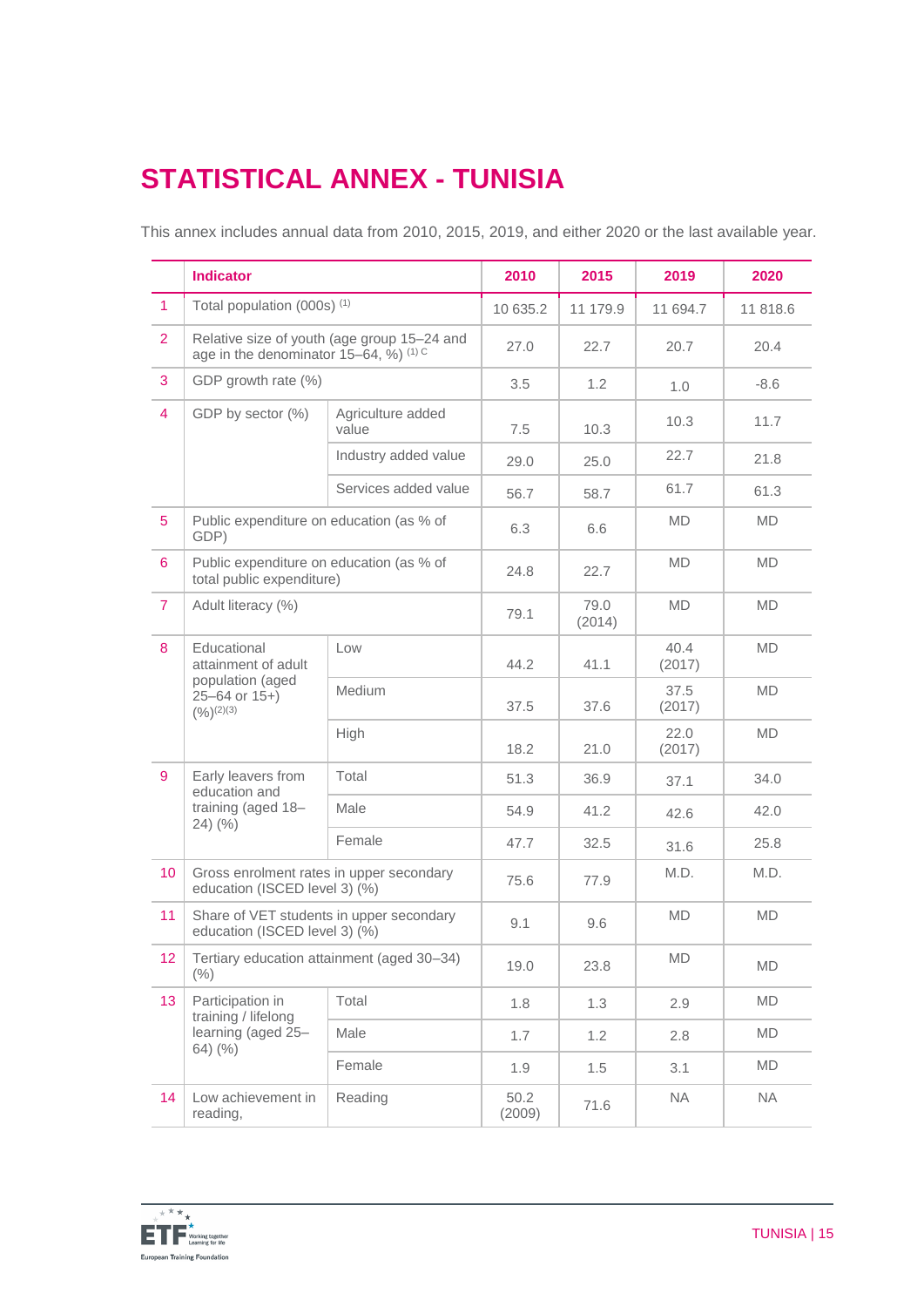|    | <b>Indicator</b>                                                               |                    | 2010           | 2015 | 2019      | 2020      |
|----|--------------------------------------------------------------------------------|--------------------|----------------|------|-----------|-----------|
|    | mathematics and<br>science - PISA (%)                                          | <b>Mathematics</b> | 73.6<br>(2009) | 74.8 | <b>NA</b> | <b>NA</b> |
|    |                                                                                | Science            | 53.7<br>(2009) | 65.9 | N.A.      | N.A.      |
| 15 | Activity rate (aged<br>$15+)$ (%)                                              | Total              | 46.9           | 47.1 | 46.9      | 47.7      |
|    |                                                                                | Male               | 69.5           | 68.8 | 68.0      | 69.8      |
|    |                                                                                | Female             | 24.8           | 26.0 | 26.6      | 26.7      |
| 16 | Inactivity rate (aged<br>$(15+)$ $(%)^{(3)}$                                   | Total              | 53.1           | 52.9 | 53.1      | 52.3      |
|    |                                                                                | Male               | 30.5           | 31.2 | 32.0      | 30.2      |
|    |                                                                                | Female             | 75.2           | 74.0 | 73.4      | 73.3      |
| 17 | Employment rate<br>(aged 15+) (%)                                              | Total              | 40.8           | 39.9 | 39.7      | 40.0      |
|    |                                                                                | Male               | 61.9           | 60.3 | 59.6      | 60.4      |
|    |                                                                                | Female             | 20.1           | 20.3 | 20.6      | 20.6      |
| 18 | Employment rate by<br>educational<br>attainment (% aged<br>$15+$               | Low                | 9.3            | 43.4 | 36.9      | 37.1      |
|    |                                                                                | Medium             | 13.7           | 39.6 | 40.1      | 42.3      |
|    |                                                                                | High               | 22.9           | 23.2 | 50        | 48.0      |
| 19 | Employment by<br>sector $(\%)$                                                 | Agriculture        | 17.9           | 15.0 | 13.7      | 14.6      |
|    |                                                                                | Industry           | 32.9           | 32.8 | 34.4      | 33.4      |
|    |                                                                                | Services           | 49.2           | 52.2 | 51.9      | 52.0      |
| 20 | Incidence of self-employment (%)                                               |                    | 31.4           | 26.8 | 26.3      | 25.9      |
| 21 | Incidence of vulnerable employment (%)                                         |                    | 24.7           | 20.1 | 19.0      | 19.1      |
| 22 | Unemployment rate<br>$(aged 15+)$ $(\%)$                                       | Total              | 13.0           | 15.2 | 15.3      | 16.2      |
|    |                                                                                | Male               | 10.9           | 12.4 | 12.3      | 13.5      |
|    |                                                                                | Female             | 18.9           | 22.2 | 22.4      | 22.8      |
| 23 | Unemployment rate<br>by educational<br>attainment (aged<br>$(15+)$ $(%)^{(4)}$ | Low                | 9.3            | 8.8  | 9.9       | 10.8      |
|    |                                                                                | Medium             | 13.7           | 16.3 | 16.1      | 15.6      |
|    |                                                                                | High               | 22.9           | 26.8 | 26.9      | 28.7      |
| 24 | Long-term unemployment rate (aged 15+)<br>(% )                                 |                    | MD             | MD   | MD        | <b>MD</b> |
| 25 | Youth<br>unemployment rate<br>(aged 15-24) (%)                                 | Total              | 29.4           | 34.0 | 34.4      | 35.7      |
|    |                                                                                | Male               | 27.8           | 33.5 | 34.2      | 35.4      |
|    |                                                                                | Female             | 32.7           | 35.5 | 34.5      | 36.2      |

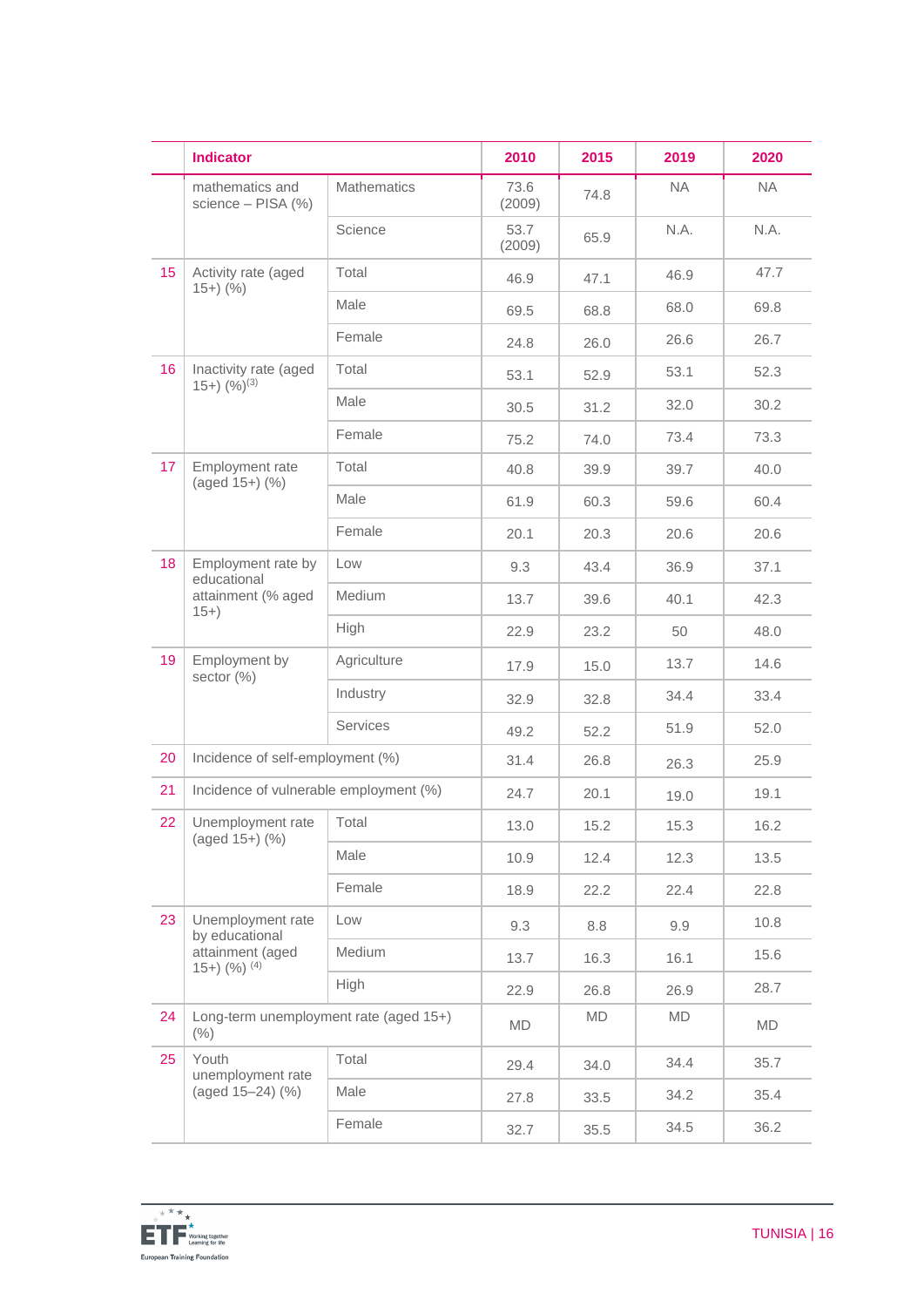|    | <b>Indicator</b>                                                                                      |        | 2010 | 2015 | 2019 | 2020 |
|----|-------------------------------------------------------------------------------------------------------|--------|------|------|------|------|
| 26 | Proportion of people<br>aged 15-24 not in<br>employment,<br>education or training<br>$(NEETS)$ $(\%)$ | Total  | 25.2 | 29.1 | 32.0 | 30.2 |
|    |                                                                                                       | Male   | 19.4 | 25.3 | 31.0 | 29.0 |
|    |                                                                                                       | Female | 31.2 | 32.8 | 33.0 | 31.4 |

Last update: September 2021

#### Sources:

Indicators: 9, 12, 13, 15, 16, 17, 18, 19 (2010, 2019, 2020), 20 (2015, 2019, 2020), 21 (2015, 2019, 2020), 22, 23, 25, 26 – National Statistical Office of Tunisia (INS)

Indicators: 1, 2, 3, 4 – World Bank, World Development Indicators

Indicators: 5, 6, 7, 10, 11 – UIS UNESCO

Indicators: 14 – OECD

Indicators: 8, 19 (2015), 20 (2010), 21 (2010) – ILOSTAT

#### Notes:

The data received from National Statistical Office of Tunisia relates to the second quarter of the year for the period 2010-2019 and third quarter of the year for 2020.

(1) The values shown are mid-year estimates.

(2) Data refers to active population aged 15+.

(3) Calculated.

(4) Low: ISCED 0–1 from ISCED 97 (*Primaire* in national classification); Medium: ISCED 3–4 from ISCED 97 (*Secondaire* in national classification); High: ISCED 5–6 from ISCED 97 (*Supérieur* in national classification).

#### Legend:

NA = not applicable MD = missing data

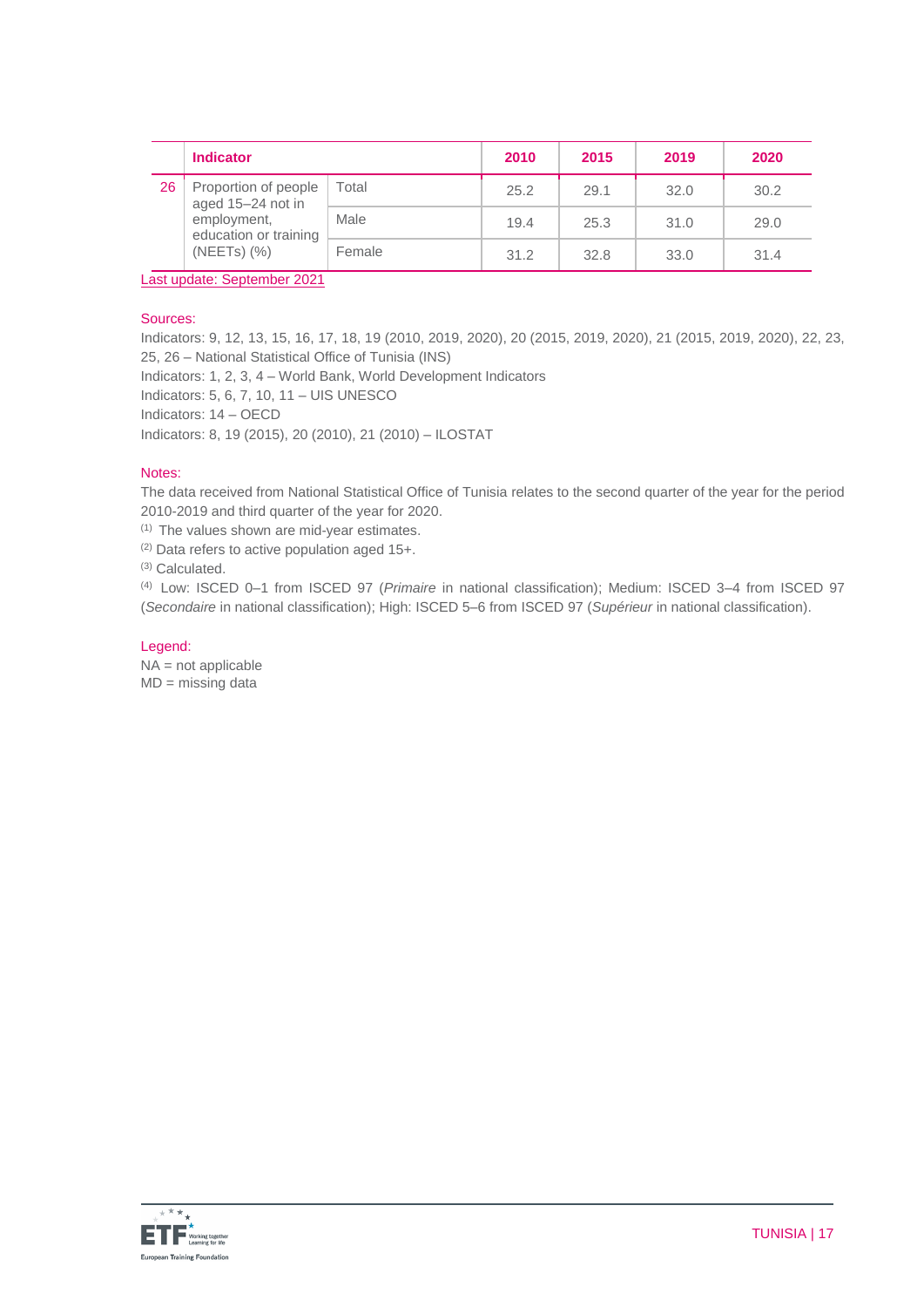# **ANNEX: DEFINITIONS OF INDICATORS**

|                | <b>Description</b>                                                    | <b>Definition</b>                                                                                                                                                                                                                                                                                                                                                                                                                                                                                                                                |
|----------------|-----------------------------------------------------------------------|--------------------------------------------------------------------------------------------------------------------------------------------------------------------------------------------------------------------------------------------------------------------------------------------------------------------------------------------------------------------------------------------------------------------------------------------------------------------------------------------------------------------------------------------------|
| 1              | Total population ('000)                                               | The total population is estimated as the number of people having their<br>usual residence in a country on 1 January of the respective year.<br>When information on the usually resident population is not available,<br>countries may report legal or registered residents.                                                                                                                                                                                                                                                                      |
| $\overline{2}$ | Relative size of youth population<br>(age group 15-24) (%)            | This is the ratio of the youth population (aged 15-24) to the working-<br>age population, usually aged 15-64 (74)/15+.                                                                                                                                                                                                                                                                                                                                                                                                                           |
| 3              | GDP growth rate (%)                                                   | Annual percentage growth rate of GDP at market prices based on<br>constant local currency. Aggregates are based on constant 2010<br>USD. GDP is the sum of gross value added by all resident producers<br>in the economy plus any product taxes and minus any subsidies not<br>included in the value of the products. It is calculated without making<br>deductions for depreciation of fabricated assets or for depletion and<br>degradation of natural resources.                                                                              |
| 4              | GDP by sector (%)                                                     | The share of value added from agriculture, industry and services.                                                                                                                                                                                                                                                                                                                                                                                                                                                                                |
|                |                                                                       | Agriculture corresponds to ISIC divisions 1-5 and includes forestry,<br>hunting and fishing, as well as cultivation of crops and livestock<br>production. Value added is the net output of a sector after adding up<br>all outputs and subtracting intermediate inputs. It is calculated without<br>making deductions for depreciation of fabricated assets or depletion<br>and degradation of natural resources. The origin of value added is<br>determined by the International Standard Industrial Classification<br>(ISIC), revision 3 or 4. |
| 5              | Public expenditure on education<br>(as % of GDP)                      | Public expenditure on education expressed as a percentage of GDP.                                                                                                                                                                                                                                                                                                                                                                                                                                                                                |
|                |                                                                       | Generally, the public sector funds education either by directly bearing<br>the current and capital expenses of educational institutions, or by<br>supporting students and their families with scholarships and public<br>loans as well as by transferring public subsidies for educational<br>activities to private firms or non-profit organisations (transfer to private<br>households and enterprises). Both types of transactions together are<br>reported as total public expenditure on education.                                         |
| 6              | Public expenditure on education<br>(as % of total public expenditure) | Public expenditure on education expressed as a percentage of total<br>public expenditure.                                                                                                                                                                                                                                                                                                                                                                                                                                                        |
|                |                                                                       | Generally, the public sector funds education either by directly bearing<br>the current and capital expenses of educational institutions, or by<br>supporting students and their families with scholarships and public<br>loans as well as by transferring public subsidies for educational<br>activities to private firms or non-profit organisations (transfer to private<br>households and enterprises). Both types of transactions together are<br>reported as total public expenditure on education.                                         |
| 7              | Adult literacy (%)                                                    | Adult literacy is the percentage of the population aged 15 years and<br>over who can both read and write a short simple statement on their<br>everyday life and understand it. Generally, 'literacy' also<br>encompasses 'numeracy' - the ability to make simple arithmetic<br>calculations.                                                                                                                                                                                                                                                     |

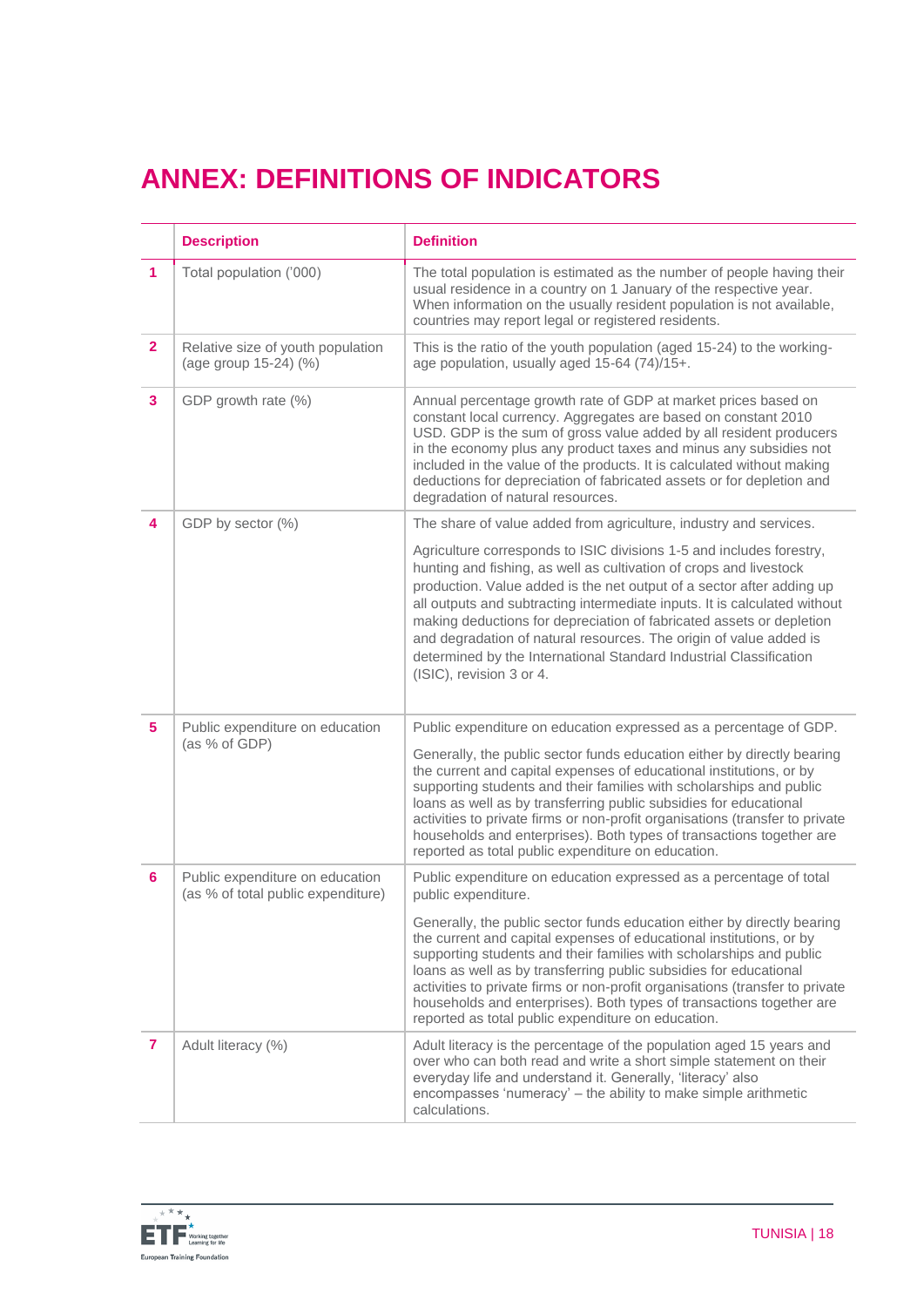|         | <b>Description</b>                                                                 | <b>Definition</b>                                                                                                                                                                                                                                                                                                                                                                                                                                                                                                                                                        |
|---------|------------------------------------------------------------------------------------|--------------------------------------------------------------------------------------------------------------------------------------------------------------------------------------------------------------------------------------------------------------------------------------------------------------------------------------------------------------------------------------------------------------------------------------------------------------------------------------------------------------------------------------------------------------------------|
| 8       | Educational attainment of adult<br>population (25-64 or aged 15+)<br>(% )          | Educational attainment refers to the highest educational level<br>achieved by individuals expressed as a percentage of all persons in<br>that age group.                                                                                                                                                                                                                                                                                                                                                                                                                 |
|         |                                                                                    | This is usually measured in terms of the highest educational<br>programme successfully completed, which is typically certified by a<br>recognised qualification. Recognised intermediate qualifications are<br>classified at a lower level than the programme itself.                                                                                                                                                                                                                                                                                                    |
| 9       | Early leavers from education and<br>training (age group 18-24) (%)                 | Early leavers from education and training are defined as the<br>percentage of the population aged 18-24 with at most a lower<br>secondary education who were not in further education or training<br>during the 4 weeks preceding the survey. Lower secondary education<br>refers to ISCED 1997 levels 0-2 and 3C short (i.e. programmes lasting<br>under 2 years) for data up to 2013 and to ISCED 2011 levels 0-2 for<br>data from 2014 onwards.                                                                                                                       |
| 10      | Gross enrolment rates in upper<br>secondary education (ISCED level<br>$3)$ (%)     | Number of students enrolled in a given level of education, regardless<br>of age, expressed as a percentage of the official school-age<br>population corresponding to the same level of education.                                                                                                                                                                                                                                                                                                                                                                        |
| 11      | Share of VET students in upper<br>secondary education (ISCED level<br>$3)$ $(\% )$ | Total number of students enrolled in vocational programmes at a<br>given level of education (in this case, upper secondary), expressed as<br>a percentage of the total number of students enrolled in all<br>programmes (vocational and general) at that level.                                                                                                                                                                                                                                                                                                          |
| $12 \,$ | Tertiary education attainment<br>(aged 30-34) (%)                                  | Tertiary attainment is calculated as the percentage of the population<br>aged 30-34 who have successfully completed tertiary studies (e.g.<br>university, higher technical institution). Educational attainment refers<br>to ISCED 1997 level 5-6 up to 2013 and ISCED 2011 level 5-8 from<br>2014 onwards.                                                                                                                                                                                                                                                              |
| 13      | Participation in training/lifelong<br>learning (age group 25-64) (%)               | Participants in lifelong learning refers to persons aged 25-64 who<br>stated that they received education or training in the 4 weeks<br>preceding the survey (numerator). The denominator is the total<br>population of the same age group, excluding those who did not<br>answer the question on participation in education and training. The<br>information collected relates to all education or training, whether or<br>not it is relevant to the respondent's current or possible future job. If a<br>different reference period is used, this should be indicated. |
| 14      | Low achievement in reading,<br>maths and science - PISA (%)                        | Low achievers are the 15-year-olds who are failing to reach level 2 on<br>the PISA scale for reading, mathematics and science.                                                                                                                                                                                                                                                                                                                                                                                                                                           |
| 15      | Activity rate (aged 15+) (%)                                                       | The activity rate is calculated by dividing the active population by the<br>population of the same age group. The active population (also called<br>'labour force') is defined as the sum of employed and unemployed<br>people. The inactive population consists of all people who are<br>classified as neither employed nor unemployed.                                                                                                                                                                                                                                 |
| 16      | Inactivity rate (aged 15+) (%)                                                     | The inactivity/out-of-the-labour-force rate is calculated by dividing the<br>inactive population by the population of the same age group. The<br>inactive population consists of all people who are classified as neither<br>employed nor unemployed.                                                                                                                                                                                                                                                                                                                    |
| 17      | Employment rate (aged 15+) (%)                                                     | The employment rate is calculated by dividing the number of<br>employed people by the population of the same age group. Employed<br>people are all people who worked at least one hour for pay or profit<br>during the reference period or were temporarily absent from such<br>work. If a different age group is used, this should be indicated.                                                                                                                                                                                                                        |
| 18      | Employment rate by educational<br>attainment (% aged 15+)                          | The employment rate is calculated by dividing the number of<br>employed persons by the population of the same age group.                                                                                                                                                                                                                                                                                                                                                                                                                                                 |

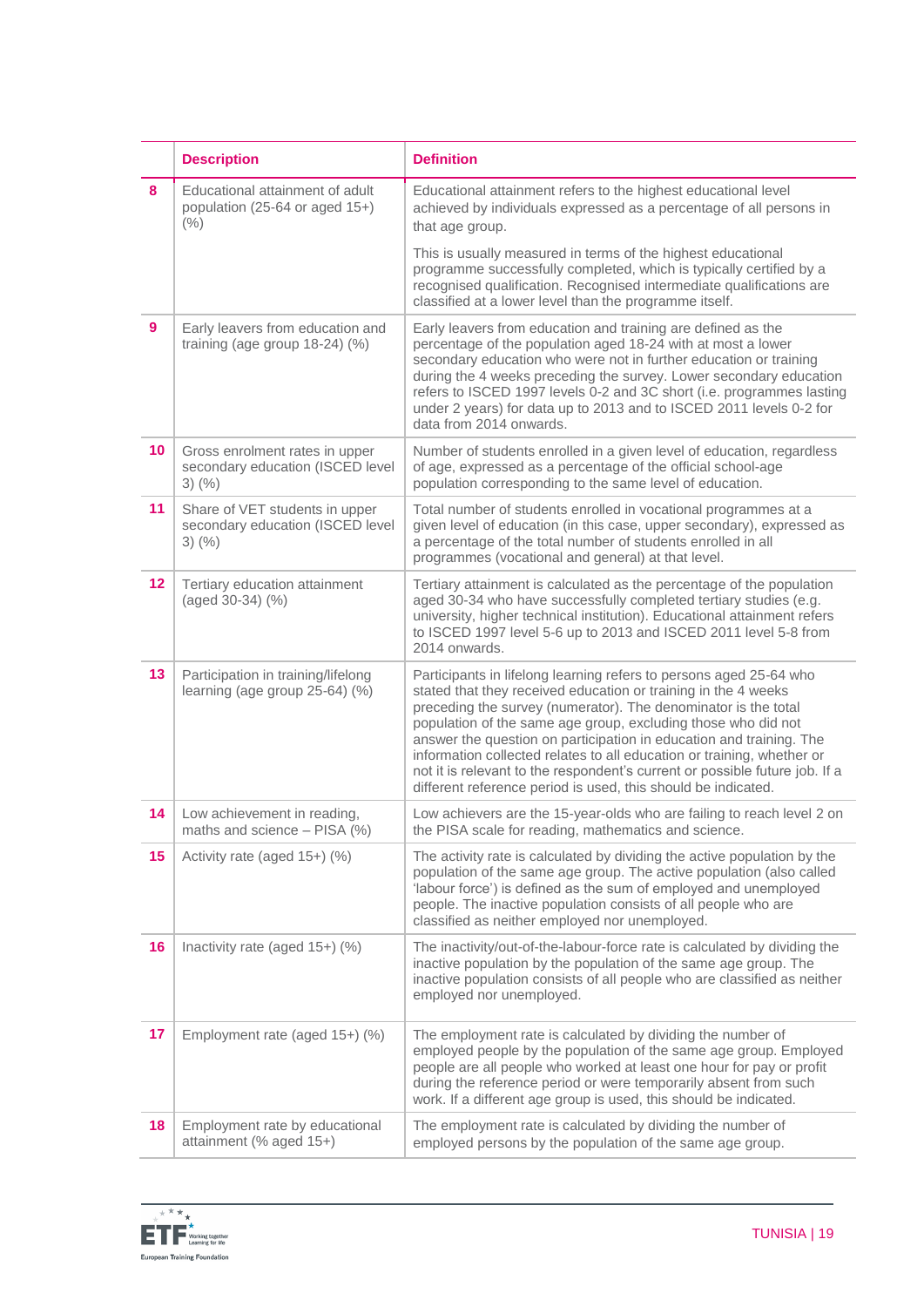|    | <b>Description</b>                                                | <b>Definition</b>                                                                                                                                                                                                                                                                                                                                                                                                                                                                                                                                                                                                                                                                                                                                                                                                                                                                                                            |
|----|-------------------------------------------------------------------|------------------------------------------------------------------------------------------------------------------------------------------------------------------------------------------------------------------------------------------------------------------------------------------------------------------------------------------------------------------------------------------------------------------------------------------------------------------------------------------------------------------------------------------------------------------------------------------------------------------------------------------------------------------------------------------------------------------------------------------------------------------------------------------------------------------------------------------------------------------------------------------------------------------------------|
|    |                                                                   | Employed persons are all persons who worked at least 1 hour for pay<br>or profit during the reference period or were temporarily absent from<br>such work. If a different age group is used, this should be indicated.                                                                                                                                                                                                                                                                                                                                                                                                                                                                                                                                                                                                                                                                                                       |
|    |                                                                   | Educational levels refer to the highest educational level successfully<br>completed. Three levels are considered: Low (ISCED level 0-2),<br>Medium (ISCED level 3-4) and High (ISCED 1997 level 5-6, and<br>ISCED 2011 level 5-8).                                                                                                                                                                                                                                                                                                                                                                                                                                                                                                                                                                                                                                                                                           |
| 19 | Employment by sector (%)                                          | This indicator provides information on the relative importance of<br>different economic activities with regard to employment. Data is<br>presented by broad branches of economic activity (i.e.<br>agriculture/industry/services) based on the International Standard<br>Industrial Classification of All Economic Activities (ISIC). In Europe,<br>the NACE classification is consistent with ISIC.                                                                                                                                                                                                                                                                                                                                                                                                                                                                                                                         |
| 20 | Incidence of self-employment (%)                                  | The incidence of self-employment is expressed by the self-employed<br>(i.e. employers + own-account workers + contributing family workers)<br>as a proportion of the total employed population.                                                                                                                                                                                                                                                                                                                                                                                                                                                                                                                                                                                                                                                                                                                              |
| 21 | Incidence of vulnerable<br>employment (%)                         | The incidence of vulnerable employment is expressed by the own-<br>account workers and contributing family workers as a proportion of the<br>total employed population.                                                                                                                                                                                                                                                                                                                                                                                                                                                                                                                                                                                                                                                                                                                                                      |
| 22 | Unemployment rate (aged 15+)<br>(% )                              | The unemployment rate represents unemployed people as a<br>percentage of the labour force. The labour force is the total number of<br>people who are employed or unemployed. Unemployed people<br>comprise those aged 15-64 or 15+ who were without work during the<br>reference week, are currently available for work (were available for<br>paid employment or self-employment before the end of the 2 weeks<br>following the reference week); are actively seeking work, i.e. had<br>taken specific steps in the 4-week period ending with the reference<br>week to seek paid employment or self-employment, or had found a<br>job to start later (within a period of, at most, 3 months).                                                                                                                                                                                                                               |
| 23 | Unemployment rate by<br>educational attainment (aged 15+)<br>(% ) | The unemployment rate represents unemployed people as a<br>percentage of the labour force. The labour force is the total number of<br>people who are employed or unemployed. Unemployed people<br>comprise those aged 15-64 or 15+ who were without work during the<br>reference week, are currently available for work (were available for<br>paid employment or self-employment before the end of the 2 weeks<br>following the reference week), are actively seeking work (had taken<br>specific steps in the 4-week period ending with the reference week to<br>seek paid employment or self-employment, or had found a job to start<br>later (within a period of, at most, 3 months)). Educational levels refer<br>to the highest educational level successfully completed. Three levels<br>are considered: Low (ISCED level 0-2), Medium (ISCED level 3-4)<br>and High (ISCED 1997 level 5-6, and ISCED 2011 level 5-8) |
| 24 | Long-term unemployment rate<br>(aged 15+) (%)                     | The long-term unemployment rate is the share of people in the total<br>active population who have been unemployed for 12 months or more,<br>expressed as a percentage. The duration of unemployment is defined<br>as the duration of a search for a job or as the period of time since the<br>last job was held (if this period is shorter than the duration of the<br>search for a job).                                                                                                                                                                                                                                                                                                                                                                                                                                                                                                                                    |
| 25 | Youth unemployment rate (aged<br>$15-24)$ (%)                     | The youth unemployment ratio is calculated by dividing the number of<br>unemployed people aged 15-24 by the total population of the same<br>age group.                                                                                                                                                                                                                                                                                                                                                                                                                                                                                                                                                                                                                                                                                                                                                                       |

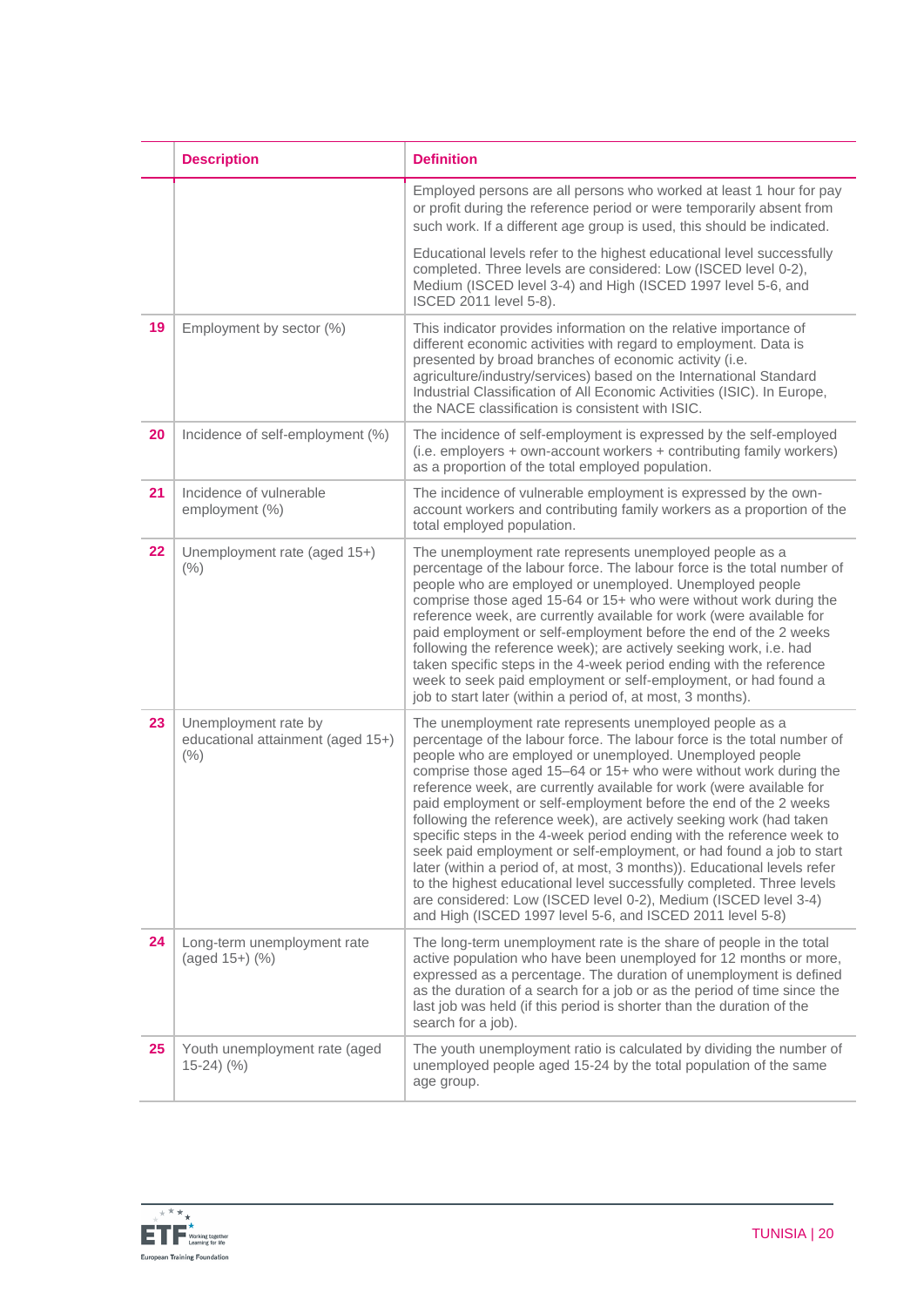|    | <b>Description</b>                                                                         | <b>Definition</b>                                                                                                                                                                                                                                                                                                                                                                                                                                                                                                                         |
|----|--------------------------------------------------------------------------------------------|-------------------------------------------------------------------------------------------------------------------------------------------------------------------------------------------------------------------------------------------------------------------------------------------------------------------------------------------------------------------------------------------------------------------------------------------------------------------------------------------------------------------------------------------|
| 26 | Proportion of people aged 15-24<br>not in employment, education or<br>training (NEETs) (%) | The indicator provides information on young people aged 15-24 who<br>meet the following two conditions: first, they are not employed (i.e. are<br>unemployed or inactive according to the ILO definition); and second,<br>they have not received any education or training in the 4 weeks<br>preceding the survey. The indicator is expressed as a percentage of<br>the total population of the same age group and gender, excluding the<br>respondents who have not answered the question on participation in<br>education and training. |

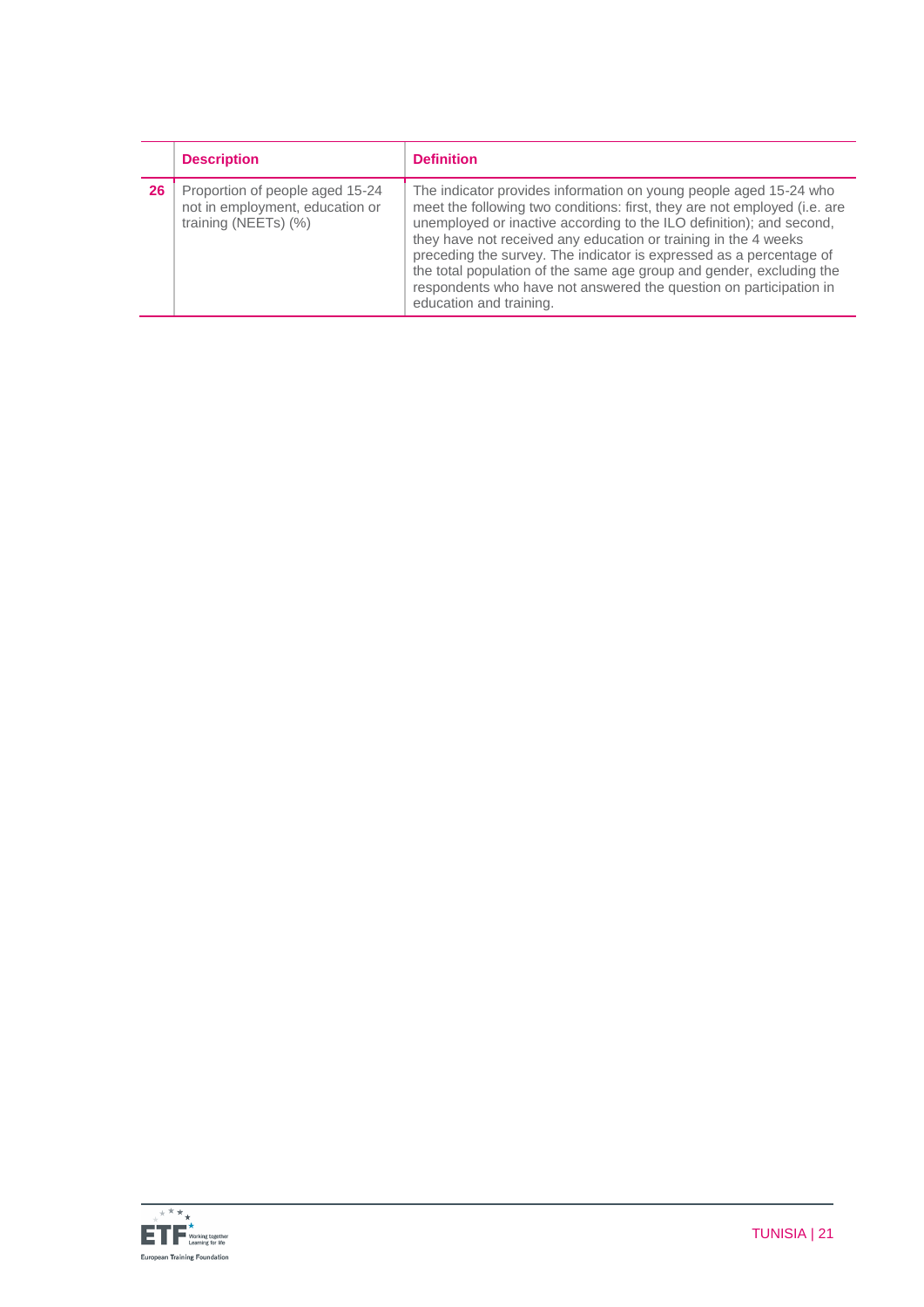# **REFERENCES**

Al Jazeera news, *What we know so far about Tunisia's political crisis*, news item published by Al Jazeera on 26 July 2021, accessed at : [What we know so far about Tunisia's political crisis | Explainer](https://www.aljazeera.com/news/2021/7/26/tunisias-political-crisis-all-you-need-to-know-in-500-words)  [News | Al Jazeera](https://www.aljazeera.com/news/2021/7/26/tunisias-political-crisis-all-you-need-to-know-in-500-words)

Balghouthi, Mohamed, *If France wants the role of 'big sister', it must help invest*, Express Tunisie, 31 January 2018.

Boughzala, Mongi for the European Training Foundation (ETF), *Marché du travail, dynamiques des compétences et politiques d'emploi en Tunisie*, ETF, Turin, 2019, accessed at: [https://www.etf.europa.eu/en/publications-and-resources/publications/marche-du-travail-dynamique](https://www.etf.europa.eu/en/publications-and-resources/publications/marche-du-travail-dynamique-des-competences-et-politiques)[des-competences-et-politiques](https://www.etf.europa.eu/en/publications-and-resources/publications/marche-du-travail-dynamique-des-competences-et-politiques)

Business News, *Bilan Covid-19*, news item published by Business News on 6 October 2021, accessed at: <https://www.businessnews.com.tn/bilan-covid-19--221-nouveaux-cas-et-un-deces,544,112843,3>

Chelbi, Ali, *Work-based learning in Tunisia*, report drafted for the European Training Foundation (ETF), Tunis, April 2017, unpublished.

European Bank for Reconstruction and Development (EBRD), *Regional economic prospects: COVID-19, from shock to recovery*, April 2020, accessed at: [https://www.wb6cif.eu/wp](https://www.wb6cif.eu/wp-content/uploads/2020/04/RegionalEconomicProspectsApr2020_web-V1.pdf)[content/uploads/2020/04/RegionalEconomicProspectsApr2020\\_web-V1.pdf](https://www.wb6cif.eu/wp-content/uploads/2020/04/RegionalEconomicProspectsApr2020_web-V1.pdf)

Euro Mediterranean Economists Association (EMEA) and European Training Foundation (ETF), *Education and Training policies in response to Covid-19, preparing for the recovery, Barcelona, 2021* – accessed at: [Education and Training Policies in Response to COVID-19: Preparing for the Recovery](https://euromed-economists.org/download/education-and-training-policies-in-response-to-covid-19-preparing-for-the-recovery-a-focus-on-arab-mediterranean-countries/)  - [A Focus on Arab Mediterranean Countries -](https://euromed-economists.org/download/education-and-training-policies-in-response-to-covid-19-preparing-for-the-recovery-a-focus-on-arab-mediterranean-countries/) EMEA (euromed-economists.org)

European Training Foundation (ETF), *Work-based learning: Benefits and obstacles. A literature review for policy makers and social partners in ETF partner countries*, ETF, Turin, 2013, accessed at: [https://www.etf.europa.eu/sites/default/files/m/576199725ED683BBC1257BE8005DCF99\\_Work](https://www.etf.europa.eu/sites/default/files/m/576199725ED683BBC1257BE8005DCF99_Work-based%20learning_Literature%20review.pdf)[based%20learning\\_Literature%20review.pdf](https://www.etf.europa.eu/sites/default/files/m/576199725ED683BBC1257BE8005DCF99_Work-based%20learning_Literature%20review.pdf)

European Training Foundation (ETF), *Mapping Covid 19,* working document, Turin, 2020, accessed at [https://www.etf.europa.eu/sites/default/files/2020-07/etf\\_covid\\_mapping\\_v06\\_1.pdf](https://www.etf.europa.eu/sites/default/files/2020-07/etf_covid_mapping_v06_1.pdf)

European Training Foundation (ETF), *Policies for Human Capital Development in Tunisia*, Turin, 2021, accessed at: [https://www.etf.europa.eu/en/publications-and-resources/publications/trp-assessment](https://www.etf.europa.eu/en/publications-and-resources/publications/trp-assessment-reports/tunisia-2021)[reports/tunisia-2021](https://www.etf.europa.eu/en/publications-and-resources/publications/trp-assessment-reports/tunisia-2021)

European Training Foundation (ETF), *Education, Training and Employment Developments in 2020*, January 2021, accessed at: Country Fiche 2020 Tunisia - [Education\\_ Training and Employment](https://www.etf.europa.eu/sites/default/files/document/Country%20Fiche%202020%20Tunisia%20-%20Education_%20Training%20and%20Employment%20Developments.pdf)  [Developments.pdf \(europa.eu\)](https://www.etf.europa.eu/sites/default/files/document/Country%20Fiche%202020%20Tunisia%20-%20Education_%20Training%20and%20Employment%20Developments.pdf)

Ferchichi, Kamel, *Interview with Khaled Ben Yahia, General Director of ATFP*, published in *La Presse* on 17 March 2019.

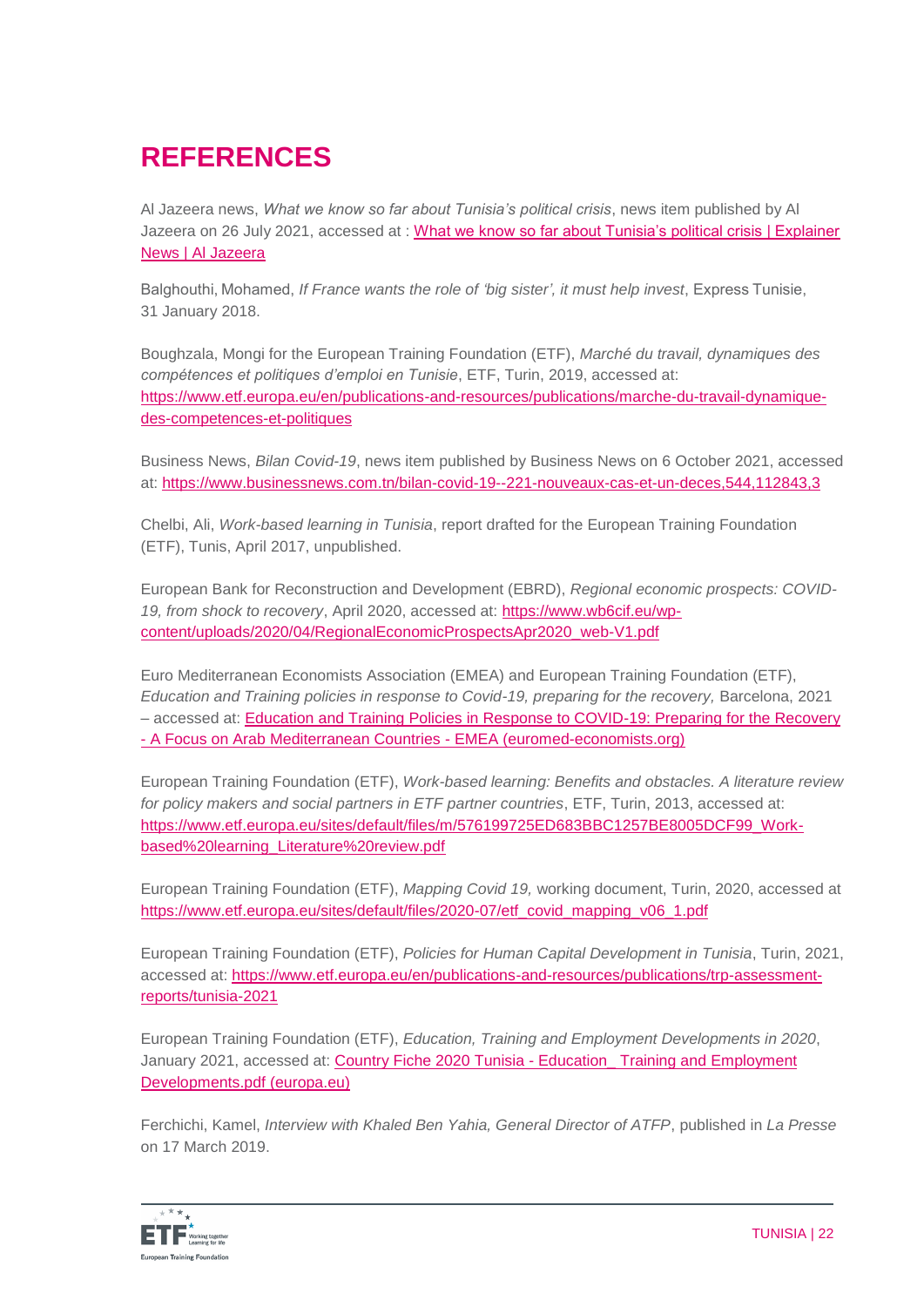Institut Arabe des Chefs d'Entreprises (IACE), *L'impact du coronavirus sur l'économie tunisienne*, Tunis, March 2020, accessed at: [https://www.iace.tn/limpact-du-coronavirus-sur-leconomie-tunisienne-](https://www.iace.tn/limpact-du-coronavirus-sur-leconomie-tunisienne-2/)[2/](https://www.iace.tn/limpact-du-coronavirus-sur-leconomie-tunisienne-2/)

ISPI, Tunisia, Ten Years on: A unique, fragile democracy, no date available Tunisia, Ten Years On: A Unique, Fragile Democracy (campaign-view.eu).

Institut Arabe des Chefs d'Entreprises (IACE), *Mesure d'impact de la propagation de la pandémie (COVID-19) sur l'emploi*, Tunis, April 2020, accessed at: [https://www.iace.tn/mesure-dimpact-de-la](https://www.iace.tn/mesure-dimpact-de-la-propagation-de-la-pandemie-covid-19-sur-lemploi/)[propagation-de-la-pandemie-covid-19-sur-lemploi/](https://www.iace.tn/mesure-dimpact-de-la-propagation-de-la-pandemie-covid-19-sur-lemploi/)

International Labour Office (ILO), *Women and men in the informal economy: A statistical picture*, ILO, Geneva, 2018, accessed at: https://www.ilo.org/wcmsp5/groups/public/---dgreports/-- dcomm/documents/publication/wcms\_626831.pdf

International Labour Office (ILO) *Rapid Labour Force Survey on the impact of Covid-19 in Tunisia : second wave*, ILO, July 2021, accessed at: [Highlights: February 2021: Rapid Labour Force Survey on](https://www.ilo.org/africa/information-resources/publications/WCMS_809428/lang--en/index.htm)  [the Impact of COVID-19 in Tunisia: Second Wave \(ilo.org\)](https://www.ilo.org/africa/information-resources/publications/WCMS_809428/lang--en/index.htm)

Le monde diplomatique, *Winter of the Arab Spring, January 2016 Winter of the Arab Spring*, by Thierry Brésillon (*Le Monde diplomatique* – English edition, January 2016).

Le monde diplomatique, *Tunis Youth's lost future, January 2021 Tunis youth's lost future*, by Thierry Brésillon (*Le Monde diplomatique* – English edition, January 2021).

Mansuy, M. and P. Werquin, for the International Labour Organization (ILO), *Labour market entry in Tunisia: The gender gap*, ILO, Geneva, 2015, accessed at: [wcms\\_440855.pdf \(ilo.org\)](https://www.ilo.org/wcmsp5/groups/public/---ed_emp/documents/publication/wcms_440855.pdf)

Medina, Leandro, and Schneider, F., *Shadow economies around the world: What did we learn over the last 20 years?, International Monetary Fund* (IMF), Working Paper WP/18/17, Washington, 2018, accessed at: [Shadow Economies Around the World: What Did We Learn Over the Last 20 Years?](https://www.imf.org/en/Publications/WP/Issues/2018/01/25/Shadow-Economies-Around-the-World-What-Did-We-Learn-Over-the-Last-20-Years-45583)  [\(imf.org\)](https://www.imf.org/en/Publications/WP/Issues/2018/01/25/Shadow-Economies-Around-the-World-What-Did-We-Learn-Over-the-Last-20-Years-45583)

Ministère de l'Éducation, *Plan stratégique sectoriel de l'éducation 2016–2020*, Tunis, 2016, accessed at: https://planipolis.iiep.unesco.org/en/2016/plan-strat%C3%A9gique-sectoriel-del%E2%80%99%C3%A9ducation-2016-2020-6227

Ministère de l'Enseignement Supérieur et de la Recherche Scientifique (MESRS) and Commission Ministère de la Formation Professionnelle et de l'Emploi (MFPE), *Réforme du dispositif national de la formation professionnelle*, *Document d'orientation et plan d'opérations 2014–2018*, Tunis, November 2013, accessed at: [http://www.emploi.gov.tn/uploads/pdf/Reforme\\_FP\\_Tunisie-Fr.pdf](http://www.emploi.gov.tn/uploads/pdf/Reforme_FP_Tunisie-Fr.pdf)

Observatoire National de l'Emploi et des Qualifications (ONEQ), *Évaluation du système d'enseignement et de formation professionnels en Tunisie (Processus de Turin)*, draft version, produced on behalf of the Ministry of VET and Employment, Tunis, January 2020. Copy available from the author.

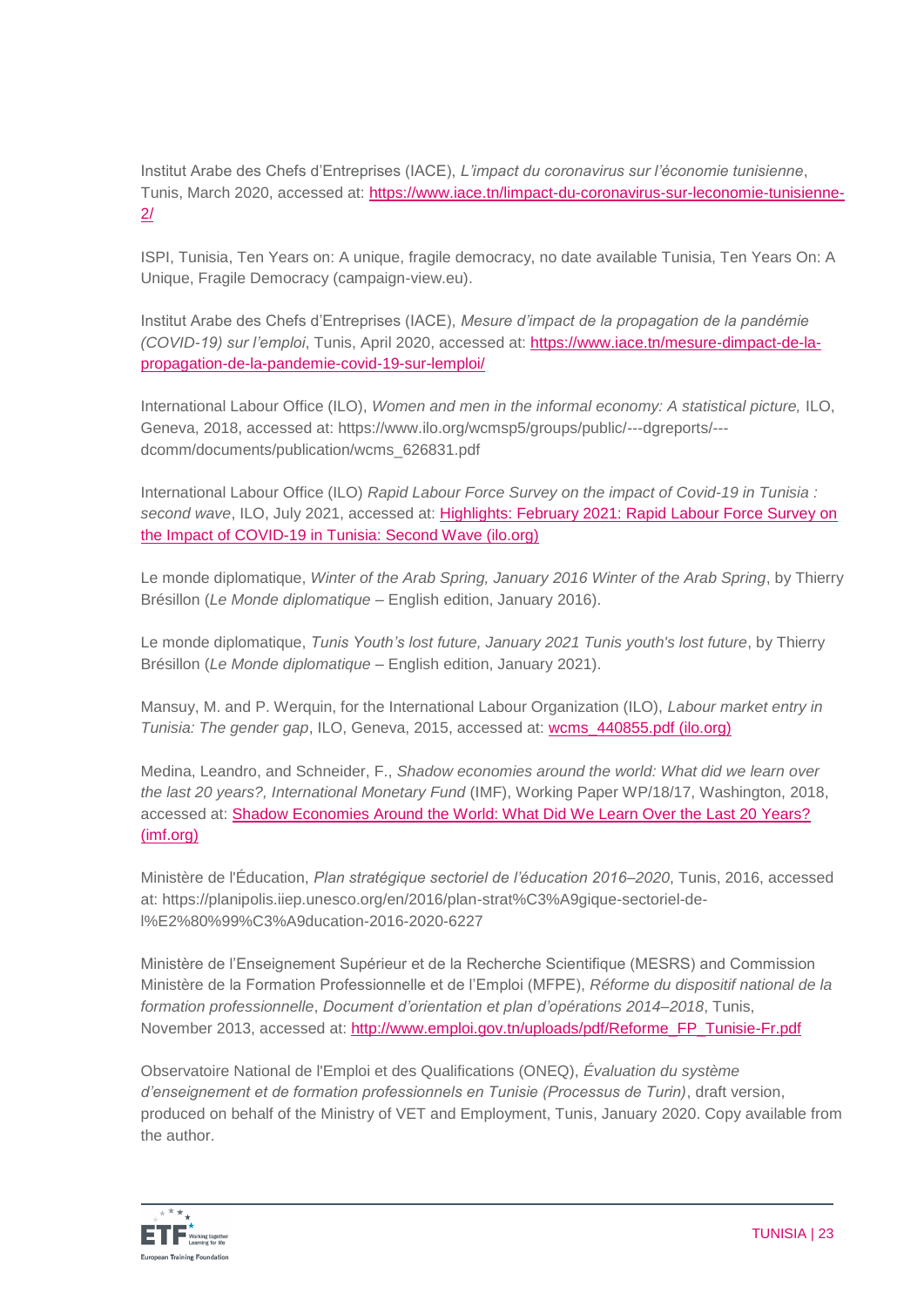Observatoire National de l'Emploi et des Qualifications (ONEQ), *La formation professionnelle en chiffre*, Tunis, 2017, accessed at: [Formation\\_Professionnelle\\_en\\_chiffres\\_2011.pdf \(emploi.tn\)](http://www.emploi.tn/uploads/pdf/ONEQ/Formation_Professionnelle_en_chiffres_2011.pdf)

Oxford Business Group, *How Tunisia's energy sector is changing*, 29 March 2019, accessed at: https://oxfordbusinessgroup.com/news/le-secteur-de-l%E2%80%99%C3%A9nergie-tunisien- %C3%A0-l%E2%80%99heure-du-changement

Our World in Data, *Coronavirus (COVID-19) vaccinations – statistics and Research Tunisia,* accessed at: [Coronavirus \(COVID-19\) Vaccinations -](https://ourworldindata.org/covid-vaccinations?country=OWID_WRL) Statistics and Research - Our World in Data

The World Bank, *Tunisia Overview*, June 2021 accessed at: [Tunisia : Development news, research,](https://www.worldbank.org/en/country/tunisia)  [data | World Bank](https://www.worldbank.org/en/country/tunisia)

The World Bank, *Migration and Remittances data,* accessed at: [Migration and Remittances Data](https://www.worldbank.org/en/topic/migrationremittancesdiasporaissues/brief/migration-remittances-data)  [\(worldbank.org\)](https://www.worldbank.org/en/topic/migrationremittancesdiasporaissues/brief/migration-remittances-data)

United Nations Development Programme (UNDP), *Impact économique du COVID-19 en Tunisie. Analyse en termes de vulnérabilité des ménages et des micro et très petites entreprises*, Tunis, 17 June 2020, quoted in: L'Économiste Tunisien, accessed at: [https://www.leconomistemaghrebin.com/2020/06/17/etude-pnud-tunisie-impact-economique-du-covid-](https://www.leconomistemaghrebin.com/2020/06/17/etude-pnud-tunisie-impact-economique-du-covid-19-sur-les-menages-et-les-micro-et-tres-petites-entreprises/)[19-sur-les-menages-et-les-micro-et-tres-petites-entreprises/](https://www.leconomistemaghrebin.com/2020/06/17/etude-pnud-tunisie-impact-economique-du-covid-19-sur-les-menages-et-les-micro-et-tres-petites-entreprises/)

World Bank blogs, *Back to school in Tunisia amidst Covid-19,* blog published in September 2021, accessed at: [Education and Training Policies in Response to COVID-19: Preparing for the Recovery -](https://euromed-economists.org/download/education-and-training-policies-in-response-to-covid-19-preparing-for-the-recovery-a-focus-on-arab-mediterranean-countries/) [A Focus on Arab Mediterranean Countries -](https://euromed-economists.org/download/education-and-training-policies-in-response-to-covid-19-preparing-for-the-recovery-a-focus-on-arab-mediterranean-countries/) EMEA (euromed-economists.org)

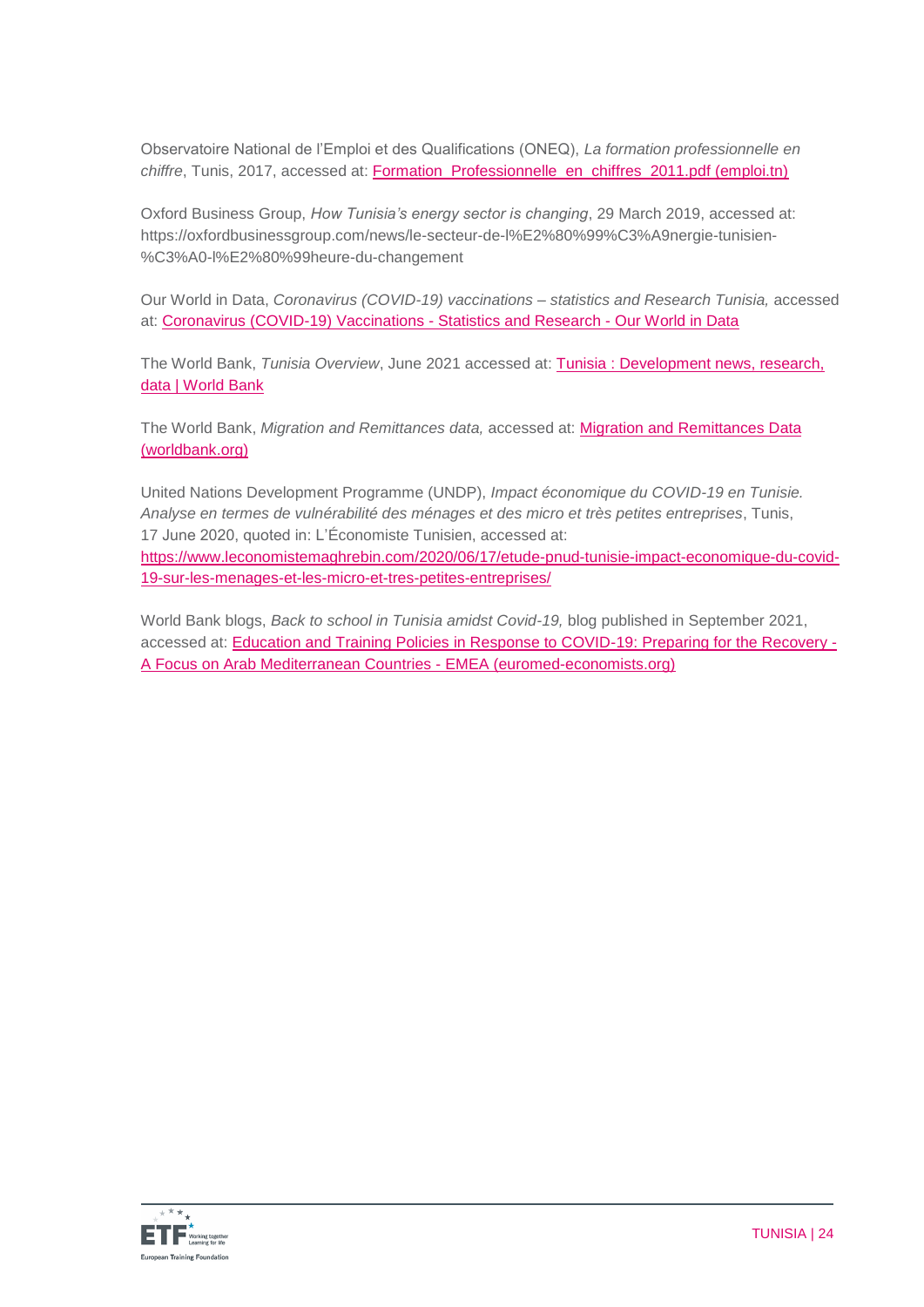# **LIST OF ACRONYMS**

| AFD                     | Agence Française de Développement/<br><b>French Development Agency</b>                                                                                                                                                            |
|-------------------------|-----------------------------------------------------------------------------------------------------------------------------------------------------------------------------------------------------------------------------------|
| ALMPs                   | Active labour market policies                                                                                                                                                                                                     |
| ANETI                   | Agence Nationale pour l'Emploi et le Travail Indépendant/<br>National Agency for Employment and Self-Employment                                                                                                                   |
| ATFP                    | Agence Tunisienne de la Formation Professionnelle/<br>Tunisian Agency for Vocational Education and Training                                                                                                                       |
| <b>CENAFFIF</b>         | Centre National de Formation de Formateurs et d'Ingénierie de Formation/<br>National Centre for Trainer Training and Curriculum Development in VET                                                                                |
| <b>CNFCPP</b>           | Centre National de Formation Continue et de Promotion Professionnelle/<br>National Centre for Continuing Training and Professional Promotion                                                                                      |
| EBRD                    | European Bank for Reconstruction and Development                                                                                                                                                                                  |
| ETF                     | <b>European Training Foundation</b>                                                                                                                                                                                               |
| EU                      | European Union                                                                                                                                                                                                                    |
| GDP                     | Gross domestic product                                                                                                                                                                                                            |
| <b>IACE</b>             | Institut Arabe des Chefs d'Entreprises                                                                                                                                                                                            |
| <b>ILO</b>              | International Labour Organization                                                                                                                                                                                                 |
| <b>INS</b>              | Institut National de la Statistique/National Institute for Statistics                                                                                                                                                             |
| <b>IPD</b>              | Individual protective device                                                                                                                                                                                                      |
| <b>MANFORME</b>         | Programme de Mise à Niveau de la Formation Professionnelle et de l'Emploi/<br>Vocational Training and Employment Upgrading Programme                                                                                              |
| <b>NEET<sub>s</sub></b> | (Young persons) not in education, employment or training                                                                                                                                                                          |
| <b>OECD</b>             | Organisation for Economic Co-operation and Development                                                                                                                                                                            |
| ONEQ                    | Observatoire National de l'Emploi et des Qualifications/<br>Tunisian National Observatory for Employment and Qualifications                                                                                                       |
| PAFIP                   | Programme d'Appui à la Formation et à l'Insertion Professionnelle/<br>Programme to Support Training and Job Integration                                                                                                           |
| <b>PEFESE</b>           | Programme d'appui au système de l'Éducation/Formation<br>- Enseignement Supérieur et Employabilité des diplômés<br>Programme to Support the Education/Training System - Higher Education and<br><b>Employability of Graduates</b> |
| <b>PISA</b>             | (OECD) Programme for International Student Assessment                                                                                                                                                                             |
| UIS                     | <b>UNESCO Institute for Statistics</b>                                                                                                                                                                                            |
| <b>UNDP</b>             | United Nations Development Programme                                                                                                                                                                                              |
| <b>UNESCO</b>           | United Nations Educational, Scientific and Cultural Organization                                                                                                                                                                  |
| VET                     | Vocational education and training                                                                                                                                                                                                 |
| WBL                     | Work-based learning                                                                                                                                                                                                               |